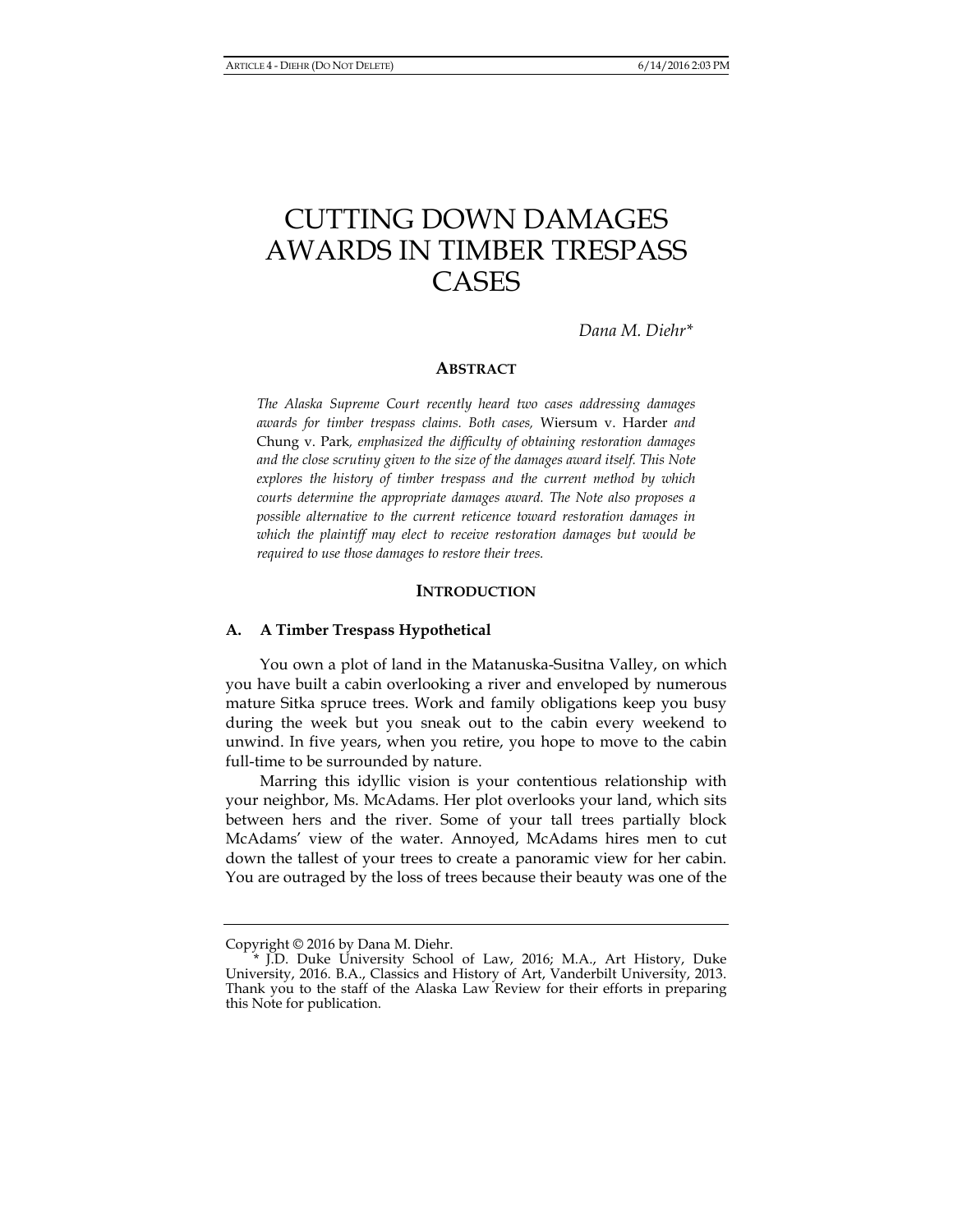reasons for your purchase of the land. When you consult a nursery about replacing the trees, the arborist tells you that shipping in mature spruce trees would cost \$25,000.

How much of this cost should be borne by Ms. McAdams? It seems to you that she should pay the whole \$25,000 cost to replace the trees she cut down. But what if, putting your sadness aside, your land's fair market value has gone down only \$5,000 or has not decreased at all as a result of McAdams's behavior? In fact, it's possible that your plot is actually worth *more* with the trees removed. Under that circumstance, is it still fair to make McAdams pay the \$25,000? Or is it unfair to make you bear the cost of planting replacement trees yourself because the fair market price does not accurately capture the value your spruce trees added to the land?

This hypothetical involving the destruction of trees on the property of another was traditionally covered by the common-law tort of trespass.1 However, in Alaska and several other states, statutes create an alternative cause of action for such cases.2

One of the earliest cases in the United States regarding timber trespass is *E.E. Bolles Wooden-Ware Company v. United States*, 3 in which the Supreme Court grappled with the valuation of felled trees.4 Courts today still struggle to determine the appropriate amount of damages in timber trespass cases because the costs of restoring mature trees often outweigh the land's diminution in market value.

## **B. Alaska's Timber Trespass Statute**

The state of Alaska quickly recognized timber trespass claims in its courts. The timber trespass statute, Alaska Statute § 09.45.730, was enacted in 1962.<sup>5</sup> Though there had been cases involving the destruction or removal of timber under common-law trespass claims before Alaska's statehood,<sup>6</sup> the earliest case to reach the Alaska Supreme Court under

 <sup>1.</sup> ERIC M. LARSSON, *Causes of Action for Damages Resulting from Timber Trespass*, § 2, *in* 45 CAUSES OF ACTION (2d ed. 2010).

 <sup>2.</sup> *Id*.

 <sup>3. 106</sup> U.S. 432 (1882).

 <sup>4.</sup> *See id.* at 433. Trespassers intentionally cut and removed trees on plaintiff's land. After being felled, the trees on the ground had a value of only about \$60. *Id.* However, the trespassers carried the trees a long distance to town, where the timber was purchased for \$850. *Id.* The Court determined that \$850 was the correct valuation of the timber, in part because an award of the lesser amount would encourage trespassers to continue to cut and abscond with timber. *Id*. at 433–36.

 <sup>5.</sup> ALASKA STAT. § 09.45.730 (1988).

 <sup>6.</sup> *E.g.*, Duffy v. Strandberg, 5 Alaska 353 (D. Alaska 1915); McQuilan v.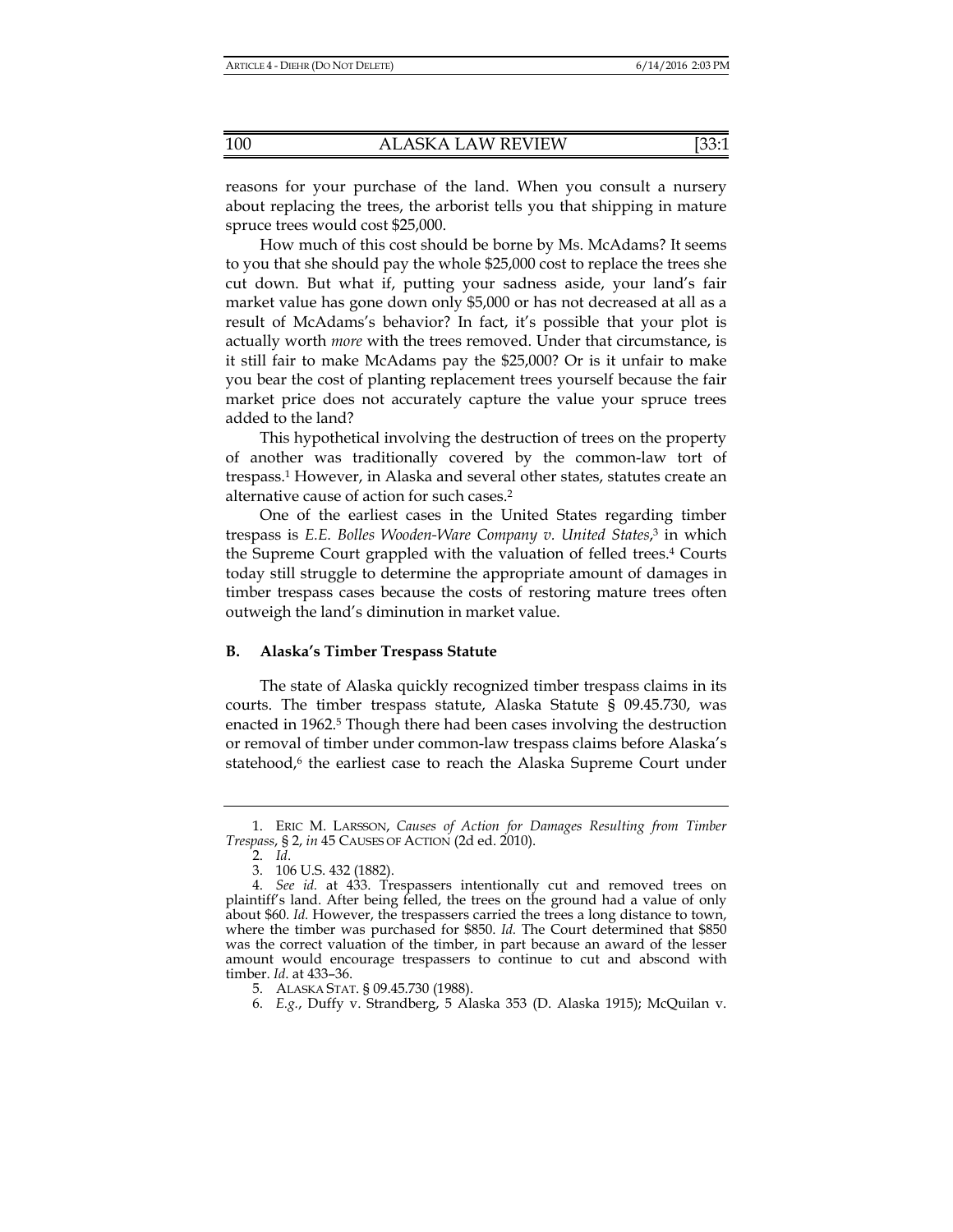the timber trespass statute was *Mertz v. J.M. Covington Corporation* in 1970.7 The current version of the timber trespass statute reads:

A person who without lawful authority cuts down, girdles, or otherwise injures or removes a tree, timber, or a shrub on (1) the land of another person or on the street or highway in front of a person's house, or (2) a village or municipal lot, or cultivated grounds, or the commons or public land of a village or municipality, or (3) the street or highway in front of land described in (2) of this section, is liable to the owner of that land, or to the village or municipality for treble the amount of damages that may be assessed in a civil action. However, if the trespass was unintentional or involuntary, or the defendant had probable cause to believe that the land on which the trespass was committed was the defendant's own or that of the person in whose service or by whose direction the act was done, or where the timber was taken from unenclosed woodland for the purpose of repairing a public highway or bridge on or adjoining the land, only actual damages may be recovered.8

## **C. Other States' Statutes**

Other than Alaska, forty-two states also have statutes relating to timber trespass.9 A Missouri court suggested that separate statutory timber trespass actions beyond common-law trespass are necessary because "[s]tatutory trespass attempts to redress plaintiff for injuries that often have intangible qualities, such as aesthetic value, and such damages are often difficult to measure."10 While many states' statutes resemble Alaska's in focusing on the destruction and removal of trees, some states have enacted statutes targeting the impermissible destruction or removal of various natural resources, including trees. Although discussion of each of these states' statutes is beyond the scope

Tanana Elec. Co., 3 Alaska 110 (D. Alaska 1906).

 <sup>7. 470</sup> P.2d 532 (Alaska 1970).

 <sup>8. § 09.45.730.</sup> 

 <sup>9.</sup> LARSSON, *supra* note 1, § 37. The forty-two states are: Alabama, Arkansas, California, Connecticut, Delaware, Florida, Georgia, Idaho, Illinois, Indiana, Iowa, Kentucky, Louisiana, Maine, Massachusetts, Michigan, Minnesota, Mississippi, Missouri, Montana, Nebraska, Nevada, New Hampshire, New Jersey, New York, North Carolina, North Dakota, Ohio, Oklahoma, Oregon, Pennsylvania, Rhode Island, South Carolina, South Dakota, Tennessee, Texas, Utah, Vermont, Virginia, Washington, West Virginia, and Wisconsin.

 <sup>10.</sup> Hale v. Warren, 236 S.W.3d 687, 695 (Mo. Ct. App. 2007) (quoting Ridgway v. TTnT Dev. Corp., 26 S.W.3d 428, 435–36 (Mo. Ct. App. 2000).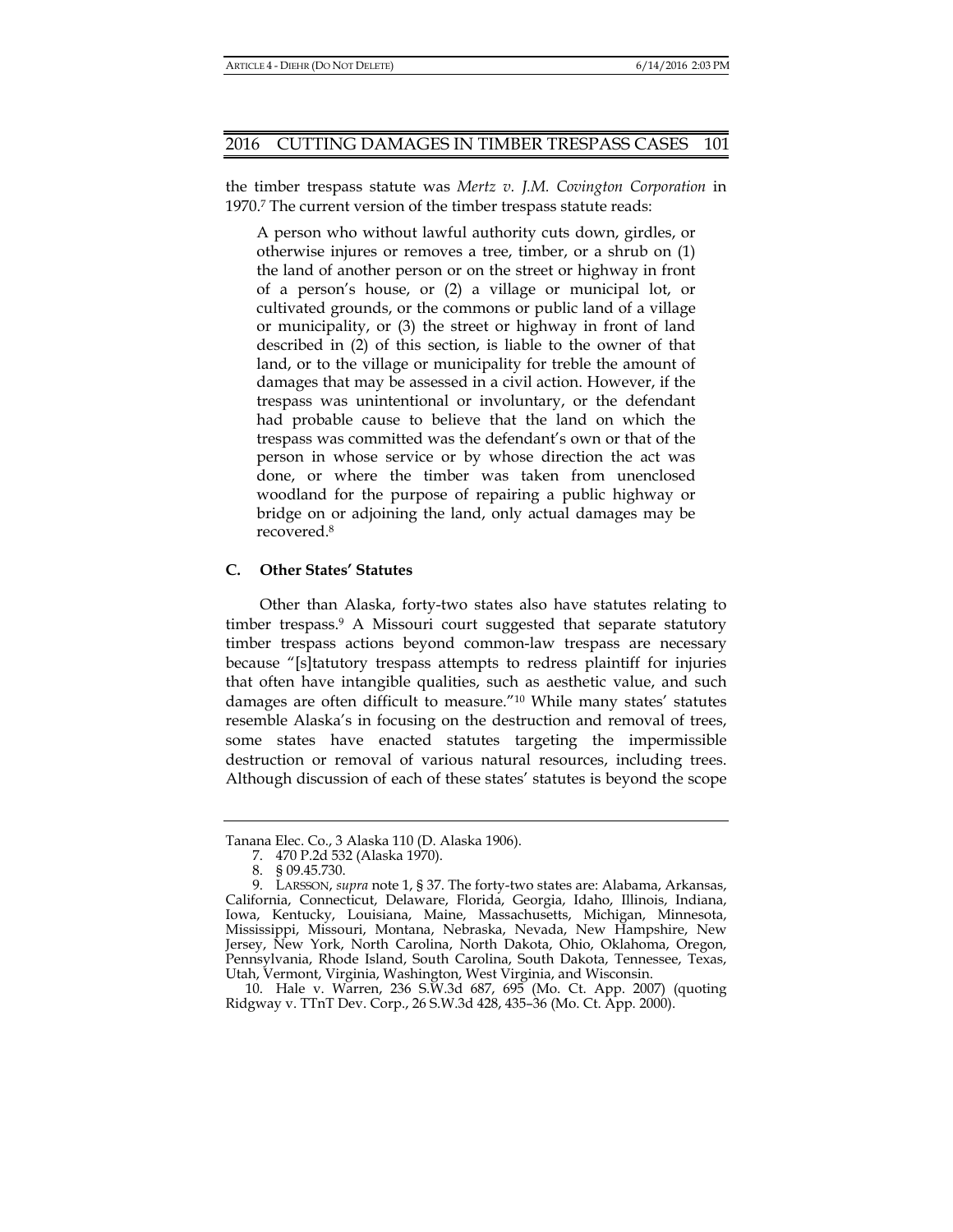of this Note, the Washington and Oregon statutes deserve greater attention because of the shared Pacific Northwestern environmental context of Alaska, Washington, and Oregon.

Oregon's statute applies to trespasses that result in damage to or destruction of trees, produce, or other vegetation.11 Like Alaska's statute, it allows for the collection of treble damages in cases where the trespass was committed "willfully, intentionally and without plaintiff's consent."<sup>12</sup> Washington's statute<sup>13</sup> applies to natural resources more generally than either Alaska's or Oregon's statutes; it covers timber, crops, minerals, and any other valuable resource from the land.14 A separate statute,<sup>15</sup> which addresses only the destruction or removal of timber, specifies that any award for timber trespass is subject to treble damages, regardless of defendant's knowledge or intent.16

It is no surprise that these states have enacted statutes to protect trees on private lands, as economic and environmental issues surrounding timber loom large in the Pacific Northwest's public discourse. Alaska has enormous forests scattered across the state for a total of 129 million forested acres.17 Unsurprisingly, Alaska is home to the two largest national forests in the United States.18 There are boreal forests throughout Alaska's interior and southern central region.19 Along the southeast, there are coastal rainforests like those in Washington and Oregon.20 Meanwhile, in Oregon and Washington alone, there are sixteen national forests that attract large numbers of tourists.<sup>21</sup> For the Pacific Northwest, careful stewardship of the region's timber resources

16. *Id.*

facts.htm (last visited Feb. 23, 2016).

 18. The Tongass National Forest is the largest national forest in the United States, while the Chugach National Forest is the second largest. *Id.*

 20. *Id.* ("The coastal rainforest begins in southern southeast Alaska, and extends through Prince William Sound, and down the Kenai Peninsula to [the] Afognak and Kodiak Islands.").

 21. The U.S. Forest Service highlights the beauty of these sixteen Pacific Northwestern forests in its tourism video. *Visit Your Pacific Northwest National Forest*, *Pacific Northwest Region*, U.S. DEP'T OF AGRIC., FOREST SERV., http://www.fs.usda.gov/r6 (last visited Mar. 7, 2016).

 <sup>11.</sup> OR. REV. STAT § 105.810(1) (2014).

 <sup>12.</sup> *Id.*

 <sup>13.</sup> WASH. REV. CODE § 4.24.630 (1999).

 <sup>14.</sup> *Id.*

 <sup>15. § 64.12.030 (2011).</sup> 

 <sup>17.</sup> *Alaska Forest Facts*, ALASKA FOREST ASS'N, http://www.akforest.org/

<sup>19.</sup> *Id.* ("The forests found in Alaska's interior are known as Boreal Forests. These forests extend from the Kenai Peninsula to the Tanana Valley near Fairbanks, and as far north as the foothills of the Brooks Range. They stretch from the Porcupine River near the Canadian border and west down the Kuskokwim River valley.").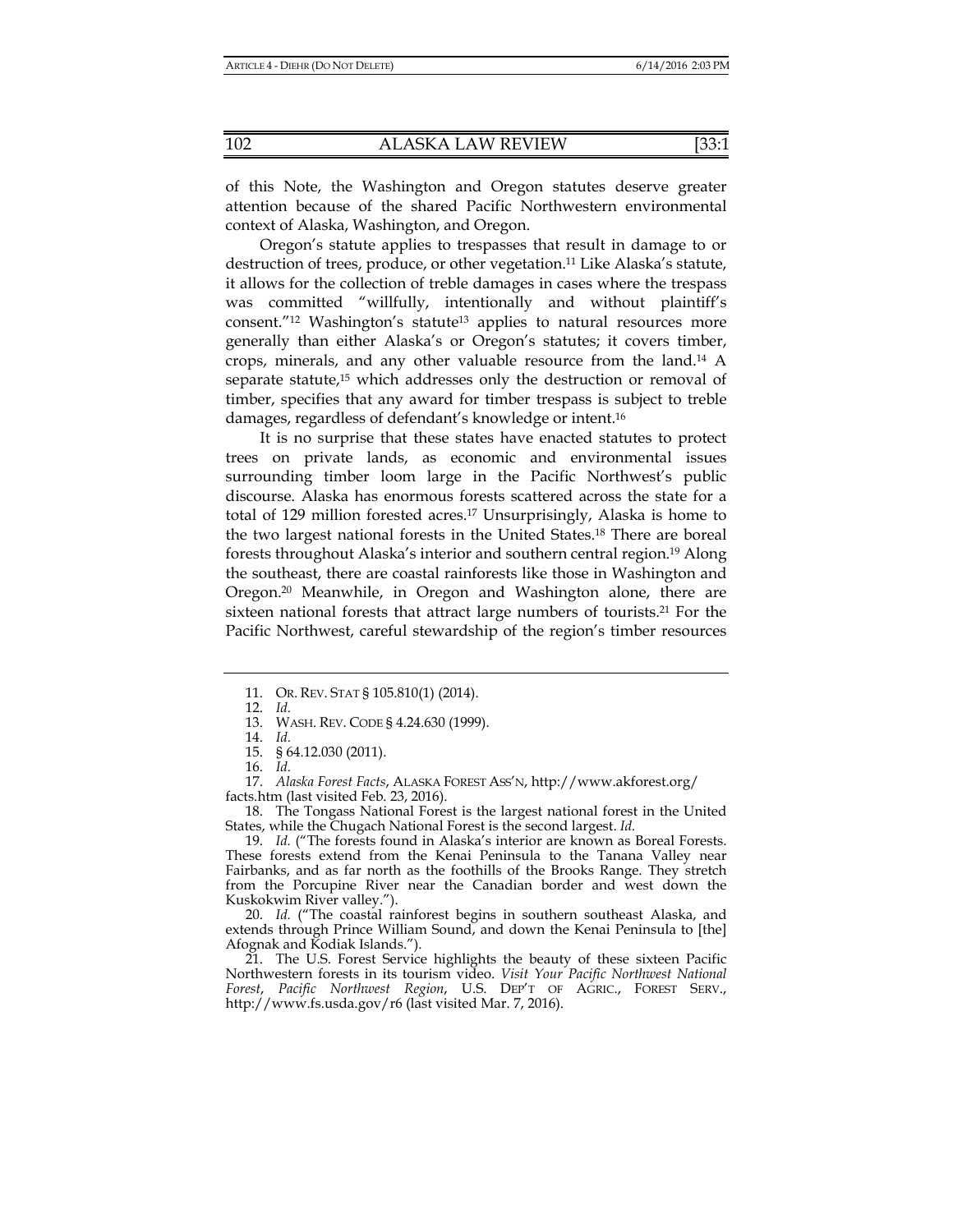is important for the local economy, environment, and identity.<sup>22</sup> In Oregon and Washington, the logging industry has been cut back in order to protect the region's sensitive environment.23

The timber industry remains an important part of Alaska's economy.24 Recently, however, environmentalists have lobbied and filed lawsuits to curb logging in the Tongass National Forest.25 The Forest Service in Alaska is trying to balance the tension between the conservation of forests and the economic benefit the timber industry provides.

## **I. MECHANICS OF DAMAGES AWARD CALCULATIONS**

## **A. Compensatory Damages based on Diminution of Fair Market Value**

At trial, the amount of damages for most timber trespass claims equates to the diminution of the land's fair market value as a result of the trespass.26 Although Alaska has not yet calculated damages this way, at least one other state court has held that the value of the lost timber itself can be recovered in addition to the diminution in fair market value of the land.27

In order to determine the loss of fair market value, testimony by

26. RESTATEMENT (SECOND) OF TORTS § 929 (1979).

 <sup>22.</sup> *See* U.S. DEP'T OF AGRIC., FOREST SERV., PACIFIC NORTHWEST REGION ALMANAC 1, https://fs.usda.gov/Internet/FSE\_DOCUMENTS/stelprdb5378417 .pdf ("These [public lands, including National Forests] provide the people and communities of the Pacific Northwest their livelihood, recreation, visual backdrop, and identity.").

<sup>23.</sup> *Id.* ("The wetter west-slope vegetation zones were aggressively logged during the last few decades. Timber harvest has declined substantially due to environmental and Threatened, Endangered, and Sensitive (TE&S) species concerns.").

 <sup>24.</sup> *Alaska Forest Facts*, *supra* note 17 ("Today, Alaska's forest products industry provides hundreds of jobs and contributes millions of dollars to Alaska's economy. Furthermore, each direct timber job creates at least three indirect jobs for doctors, retailers, teachers, and more.").

 <sup>25.</sup> Michael Wines, *In Alaska's Tongass, a Battle to Keep Trees or an Industry, Standing*, N.Y. TIMES, Sept. 27, 2014, at A22 ("Environmental groups filed three lawsuits against the Forest Service last month. Perhaps the most significant of them contends that further logging threatens an already struggling Alaskan wolf, defying a federal law requiring the service to protect wildlife on its lands.").

 <sup>27.</sup> LARSSON, *supra* note 1, § 22 ("At least one court has held that it is possible to recover statutory damages for the value of timber removed, plus a diminution in value of the land if there is identifiable loss separate from the removal of the timber.") (citing Sells v. Robinson, 118 P.3d 99, 107 (Idaho 2005)).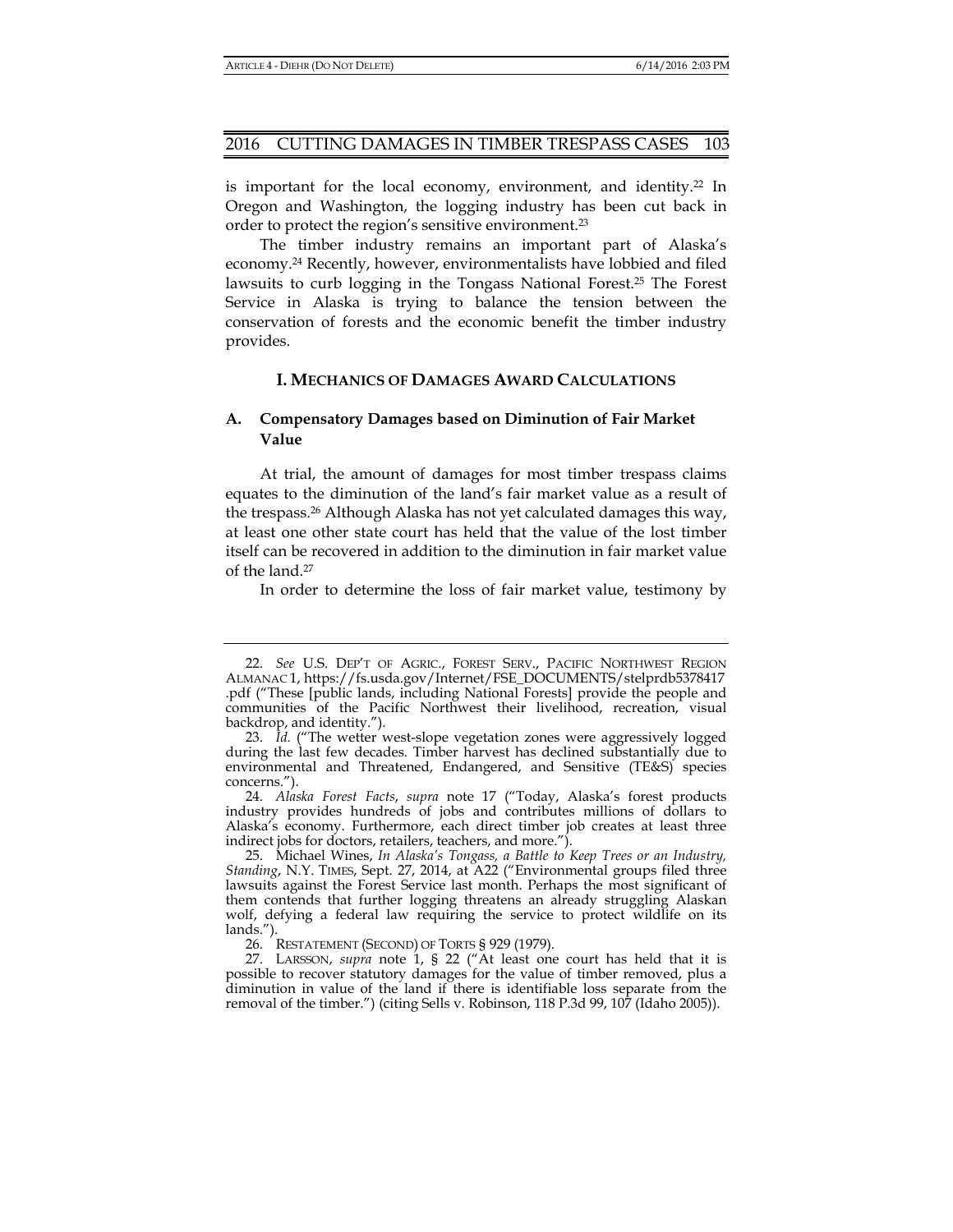both the landowner and experts is admissible.28 "In Alaska, lay testimony offered by the landowner as to property value is admissible because of the owner's presumed knowledge about the value of such property."29 Additionally, real estate agents familiar with the property and the neighboring area can provide expert testimony on the diminution of the land's fair market value.<sup>30</sup>

## **B. Statutory Treble Damages**

Many plaintiff landowners are not limited to recovery of actual damages because Alaska Statute section 09.45.730 allows for recovery of treble damages in timber trespass cases, with three exceptions.31 Treble damages punish defendants for intentionally removing trees from another's property, and thereby discourage them from committing timber trespass again.<sup>32</sup>

There is an exception for unintentional trespasses that result in damage to plaintiff landowner's trees.33 One example would be an unintentional fire on the defendant's property, which spreads to the plaintiff's land and destroys his trees. For unintentional or involuntary trespasses, treble damages would fail to discourage future trespasses by the defendant, because the forces behind these trespasses, such as fires, are difficult to predict and control.

Treble damages are also not awarded where the defendant had probable cause to believe that his destruction or removal of plaintiff's trees was permissible.34 Here, probable cause means "an honest and reasonable belief" that the defendant had the "authority to enter and cut on the property."35 Because a reasonable belief is required for probable

 <sup>28.</sup> *See* Osborne v. Hurst, 947 P.2d 1356, 1361–62 (Alaska 1997).

 <sup>29.</sup> Schymanski v. Conventz, 674 P.2d 281, 286 (Alaska 1983) (citing Wernberg v. Matanuska Elec. Ass'n, 494 P.2d 790, 795 (Alaska 1972)).

 <sup>30.</sup> *See Osborne*, 947 P.2d at 1362. The court allowed the expert testimony of a "certified residential specialist" and "certified residential broker" familiar with the plaintiff's lot and neighborhood. *Id.* The expert had explained that "her job require[d] her to be familiar with the value of real property and that she [was] frequently asked to give 'a fair market value or a fair estimation value' of property." *Id.*

 <sup>31.</sup> ALASKA STAT. § 09.45.730 (1988).

 <sup>32.</sup> LARSSON, *supra* note 1, § 24 ("Generally, the recovery of statutory damages multipliers is regarded as a substitute for punitive damages for the intentional or knowing removal of agricultural products from the land of another, and it follows that it is improper to award both treble damages and punitive damages against a defendant for the destruction of such products.").

 <sup>33.</sup> Matanuska Elec. Ass'n v. Weissler, 723 P.2d 600, 608 (Alaska 1986).

 <sup>34.</sup> *E.g.*, *id.*

 <sup>35.</sup> *Id.*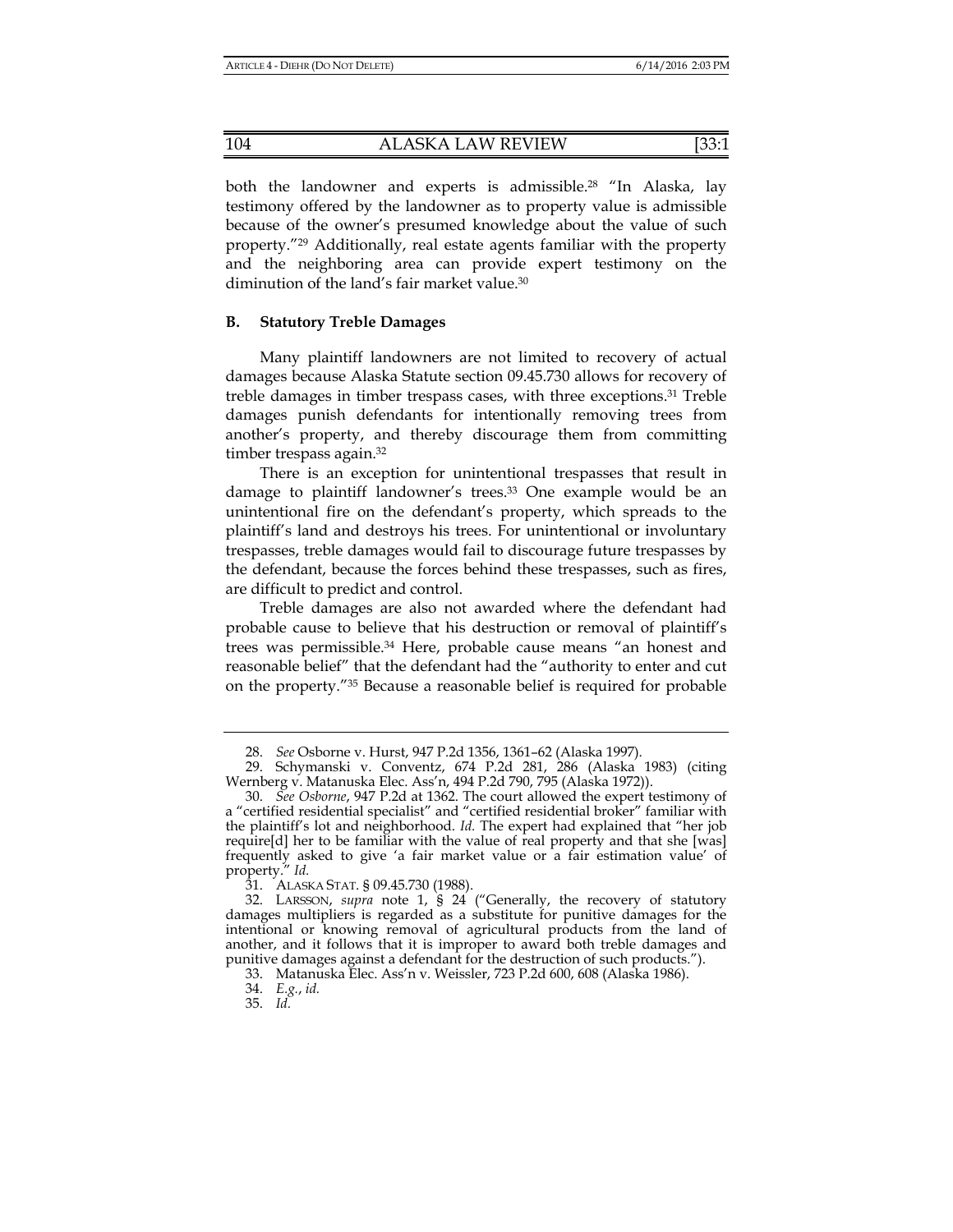cause, a defendant who cuts down another's trees because of a negligent mistaken belief that he had permission lacks "probable cause."36 In such cases, treble damages would be unduly punitive on less culpable defendants who had no intention of trespassing on the plaintiff's property.

However, even if the timber trespass did not fall within one of the three exceptions, courts may only award treble damages if the plaintiff demands them in his complaint.<sup>37</sup> If the plaintiff does request treble damages in the pleadings, then the defendant bears the burden of proving that his actions fell within one of the three exceptions.38

## **C. Restoration Damages**

While damages based on the diminution of fair market value are the norm, courts in Alaska may award restoration damages in certain cases. The Alaska Supreme Court has adopted the Restatement (Second) of Torts § 929 approach for determining damages in trespass claims.39 Section 929 reads in relevant part:

(1) If one is entitled to a judgment for harm to land resulting from a past invasion and not amounting to a total destruction of value, the damages include compensation for

(a) the difference between the value of the land before the harm and the value after the harm, or at his election in an appropriate case, the cost of restoration that has been or may be reasonably incurred.40

Because restoration damages would be inappropriate in cases where the land could not be restored, restoration damages are only awarded when the harm to the land is not "fixed and irreparable."41

In determining whether restoration damages are appropriate, Alaska courts look to the Restatement (Second) of Torts § 929, Comment (b).42 Comment (b) advises that disproportionately large restoration damages are only appropriate when the landowner has a "reason

 <sup>36.</sup> *Id.* ("Here, [defendant]'s negligence 'verg[ing] on recklessness' negates any probable cause to cut the affected trees. [Defendant]'s negligence in believing it could cut the trees made its mistake unreasonable. The probable cause exclusion will not limit [defendant]'s liability.").

 <sup>37.</sup> McQuillan v. Tanana Elec. Co*.*, 3 Alaska 110, 112 (D. Alaska 1906).

 <sup>38.</sup> *Weissler*, 723 P.2d at 604–05.

 <sup>39.</sup> *See* G & A Contractors, Inc. v. Alaska Greenhouses, Inc., 517 P.2d 1379, 1385–86 (Alaska 1974) (applying the Restatement approach).

 <sup>40.</sup> RESTATEMENT (SECOND) OF TORTS § 929 (1979).

 <sup>41.</sup> *G & A Contractors, Inc.*, 517 P.2d at 1386.

 <sup>42.</sup> Andersen v. Edwards, 625 P.2d 282, 288 (Alaska 1981).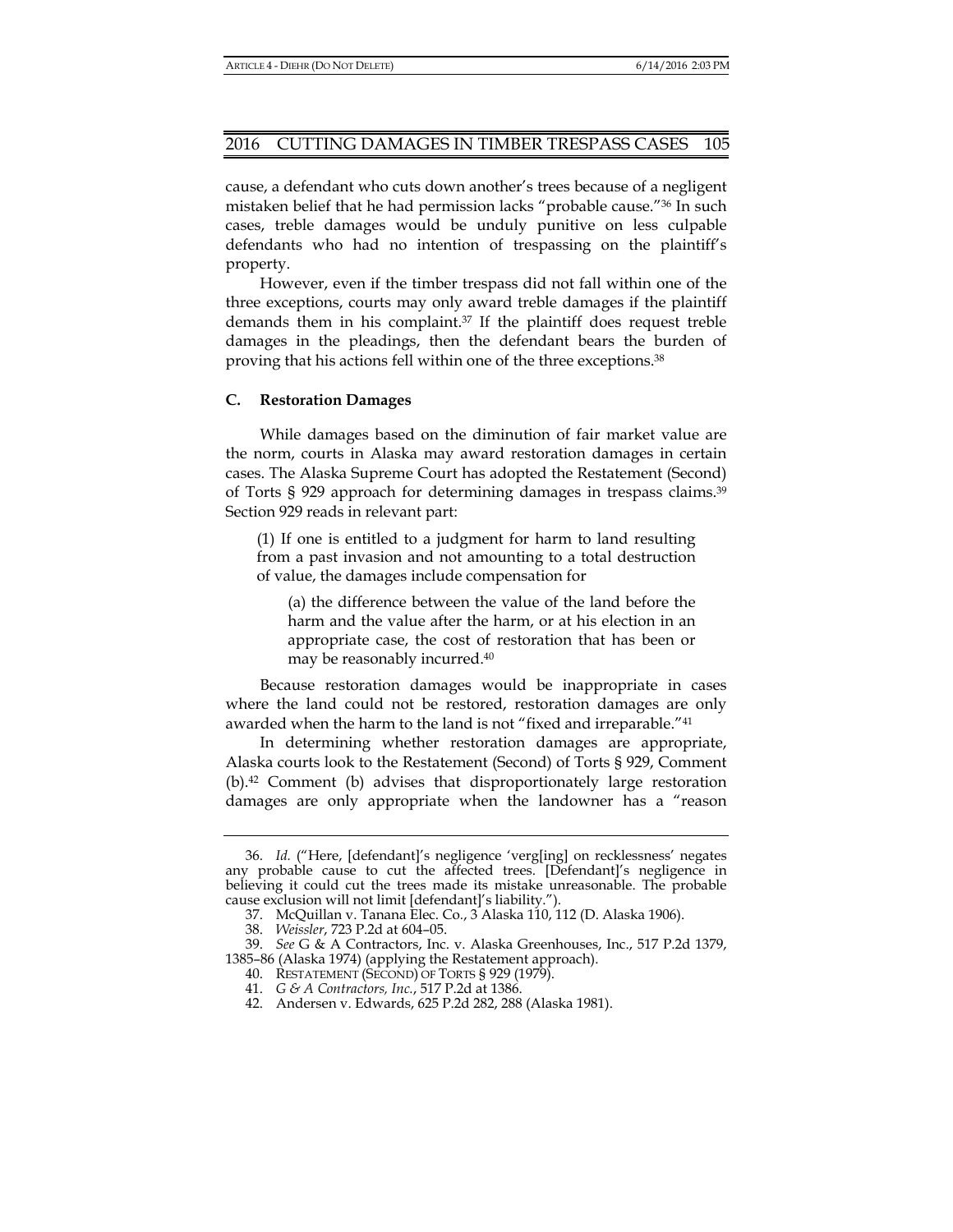personal" to him that justifies the expense of restoration.43 As an example, Comment (b) provides that "when a garden has been maintained in a city in connection with a dwelling house, the owner is entitled to recover the expense of putting the garden in its original condition even though the market value of the premises has not been decreased by the defendant's invasion."44 In *Andersen v. Edwards*, 45 the Alaska Supreme Court wrote,

We believe the appropriate rule is that if the cost of restoring the land to its original condition is disproportionate to the diminution in the value of the land caused by the trespass, the restoration measure of damages is inappropriate unless there is a 'reason personal to the owner' for restoring the original condition.46

There is no set method of deciding whether there is a sufficient reason personal to the plaintiff that justifies restoration damages. Rather, there are multiple factors about the land and its owners that should be considered at trial, with none of the factors being necessarily dispositive. The Alaska Pattern Jury Instructions § 13.05 for Trespass Damages informs jurors:

To determine whether there is a reason personal to the plaintiff for restoring the property, you may consider the nature of the property, how it was used, the likelihood that the plaintiff

*Id.* 

45. *Andersen*, 625 P.2d at 282.

46. *Id.* at 288.

 <sup>43.</sup> RESTATEMENT (SECOND) OF TORTS § 929 cmt. b. Comment (b) reads in part: Even in the absence of value arising from personal use, the reasonable cost of replacing the land in its original position is ordinarily allowable as the measure of recovery. Thus if a ditch is wrongfully dug upon the land of another, the other normally is entitled to damages measured by the expense of filling the ditch, if he wishes it filled. If, however, the cost of replacing the land in its original condition is disproportionate to the diminution in the value of the land caused by the trespass, unless there is a reason personal to the owner for restoring the original condition, damages are measured only by the difference between the value of the land before and after the harm. This would be true, for example, if in trying the effect of explosives, a person were to create large pits upon the comparatively worthless land of another.

 <sup>44.</sup> *Id.* However, some other jurisdictions may award disproportionate restoration damages whether or not the plaintiff has a "reason personal," if an award of diminution of fair market value would be unjust. *See* B.A. Mortg. Co. v. McCullough, 590 S.W.2d 955, 957 (Tex. Civ. App. 1979) (holding that the particular facts of the case warranted deviation from the standard fair market value damages calculation in order to prevent defendants from evading liability for the unlawful re-gradation of plaintiff's land).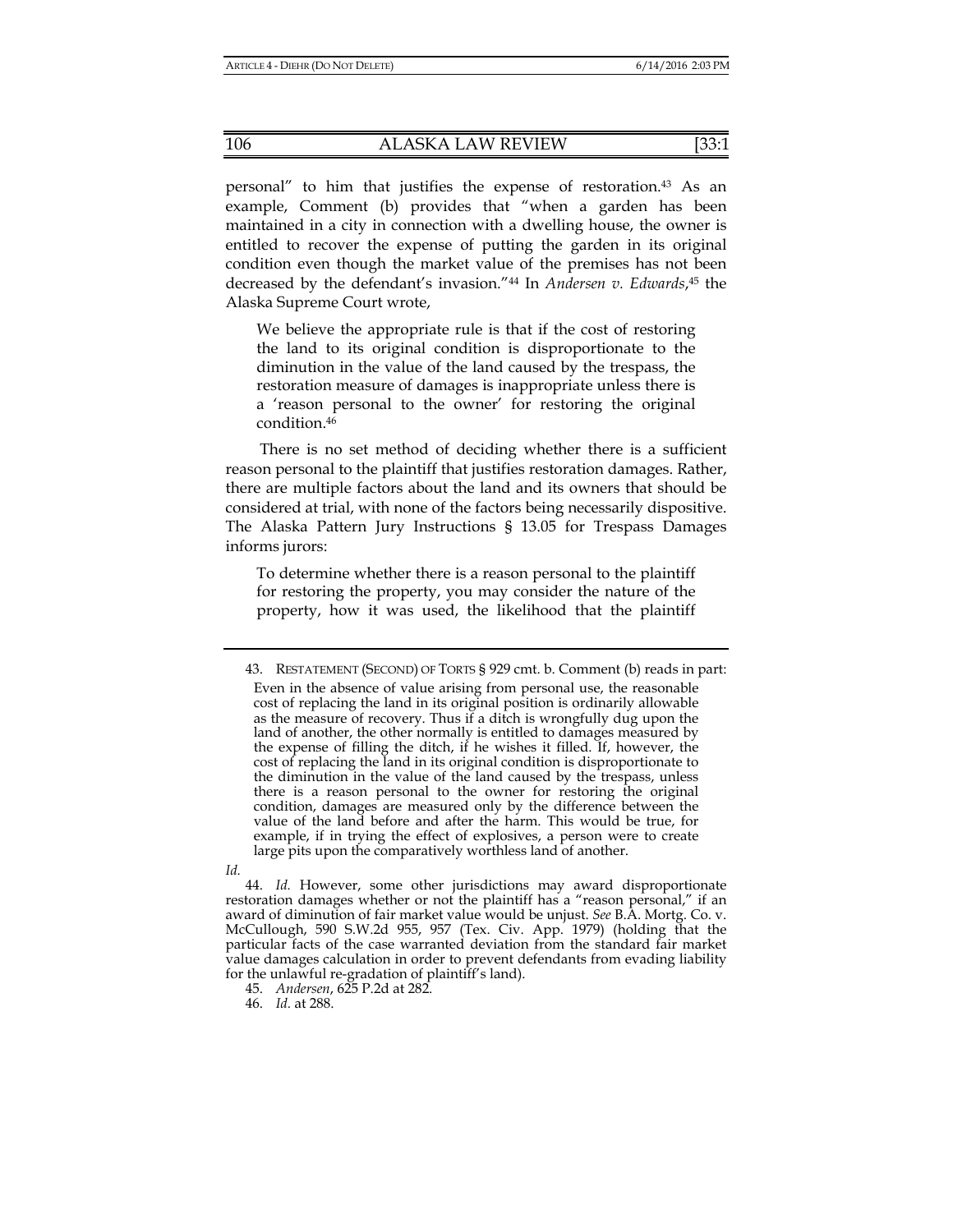would actually restore it, or any other factors you think are important.47

Given this nebulous factors test, a close examination of timber trespass cases in which restoration damages were demanded provides the most insight into what generally qualifies as a "reason personal" to the plaintiff. In *Andersen v. Edwards*, the court found that the plaintiff lacked a reason for requesting restoration damages.<sup>48</sup> The defendant, a development corporation, wrongfully cut more trees than necessary on a section line easement through plaintiff's land in order to build a public road.49 The plaintiff expressed his concern to the defendant about the possible destruction of trees on his land before construction of the road began. The defendant assured the plaintiff that the construction "would do as little damage to the area as possible"; nevertheless, defendant cleared almost the entire one hundred foot width of the easement, despite the road's much smaller twenty-five foot width.<sup>50</sup>

After the jury awarded the plaintiff \$25,000 in restoration damages, the defendant appealed.51 The Alaska Supreme Court reversed, holding that "the trial court erred in using the cost of restoration as the measure of damages in this case."52 The court determined that the destroyed trees did not possess "beauty, location, quality, size or other particular features" that would make them "of peculiar value to the landowner."53 The court concluded that the lack of reason personal to the plaintiff to restore the trees made it unlikely that the plaintiff would use the damages to actually restore the land.<sup>54</sup>

In *Osborne v. Hurst*, 55 the Alaska Supreme Court reversed the lower court's grant of summary judgment for the defendant, finding that the court should have considered whether the plaintiffs, a married couple, possessed a "reason personal" that justified restoration.56 The court remanded for a jury trial because sufficient evidence existed to support

52. *Id.* at 288.

 <sup>47.</sup> *Trespass Damages*, *in* ALASKA CIVIL PATTERN JURY INSTRUCTIONS § 13.05 (1996).

 <sup>48.</sup> *Andersen*, 625 P.2d at 288–89.

 <sup>49.</sup> *Id.* at 284.

 <sup>50.</sup> *Id.* at 285.

 <sup>51.</sup> *Id.*

 <sup>53.</sup> *Id.* at 289. Therefore, "[t]he severed trees were without special value beyond the fact that they were located on the [defendant]'s property .... Consequently, we hold that the diminution in value of the property or the economic value of the timber cut was the appropriate measure of damages." *Id.*

 <sup>54.</sup> *Id.*

 <sup>55. 947</sup> P.2d 1356, 1360 (Alaska 1997).

 <sup>56.</sup> *Osborne*, 947 P.2d at 1360.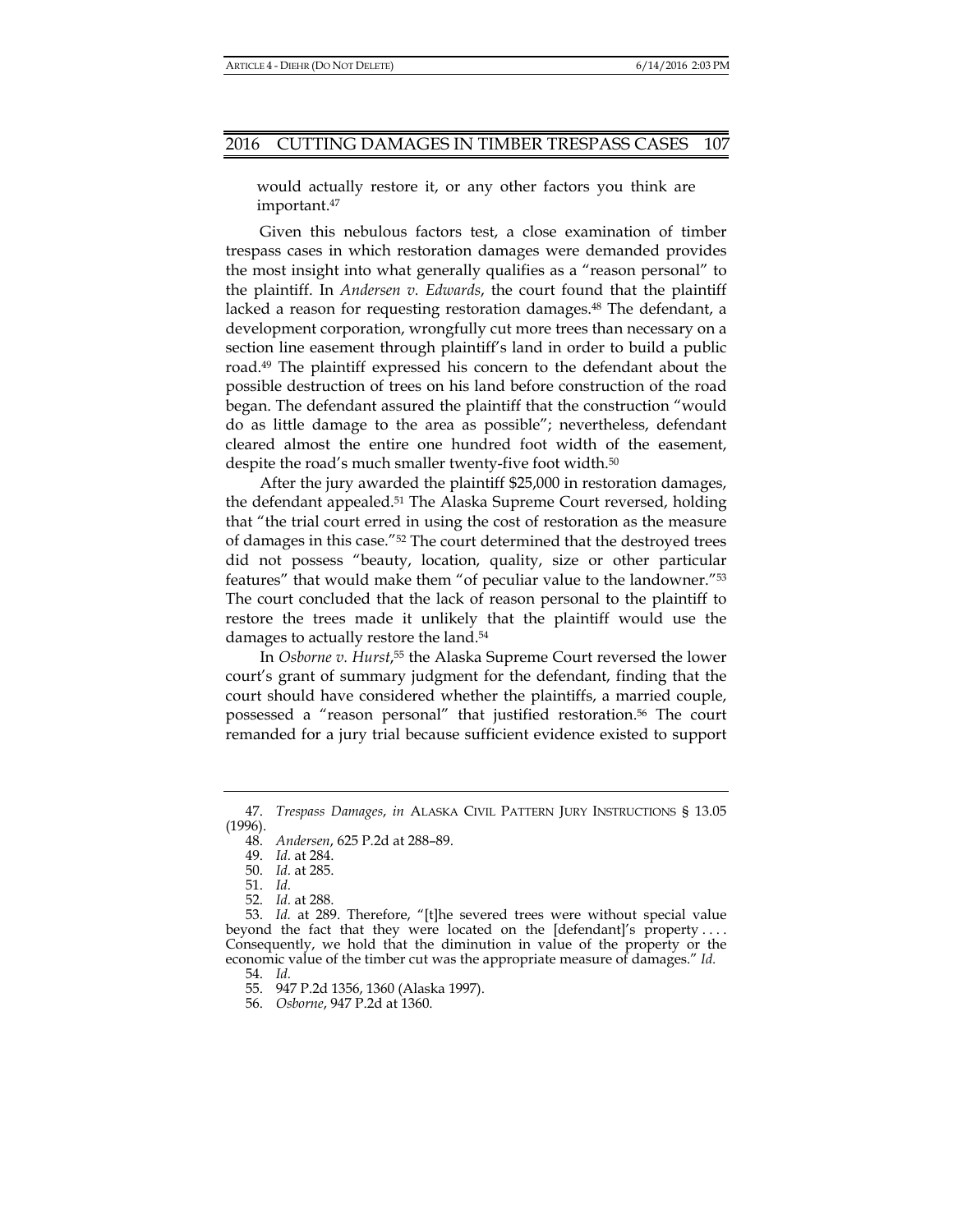the finding of a reason personal to the plaintiffs by a jury.57 The plaintiffs testified in depositions that they bought their property because of "its unique views, its abundant trees, and the unusual juxtaposition of the trees, the cabin, and the views."58 In addition to claiming that none of the nearby properties were comparable, the plaintiffs stated that they intended to use their property as their primary residence after retirement.59 Thus, the plaintiffs' special circumstances might have convinced a jury that a restoration damages award disproportionate to the land's diminution of fair market value was reasonable.<sup>60</sup>

Likewise, in *G & A Contractors, Inc. v. Alaska Greenhouses, Inc.*,<sup>61</sup> the Alaska Supreme Court ruled that the plaintiff landowner "use[d] its property for purposes peculiar to its business" and "therefore restoration [was] necessary."62 The plaintiff, Alaska Greenhouses, Inc., owned a thirty-acre parcel of land, through which a creek ran downstream from the defendant's land.<sup>63</sup> This land was used for the operation of a horticulture business.64 The plaintiff wanted the property to be a "garden showplace" for his business, as well as a "recreation area" and arboretum.65

The defendant, G & A Contractors, Inc., owned a fifty-three acre land parcel, through which the creek also ran.<sup>66</sup> It intended to develop its property into a multi-family housing development.<sup>67</sup> The defendant needed to divert the creek running through the property in order to develop the land.68 During the excavation of land to divert the creek, "heavy earthmoving equipment" hired by the defendant trespassed on plaintiff's land numerous times.<sup>69</sup> These trespasses resulted in "extensive damage to trees and ground cover" on plaintiff's property.<sup>70</sup>

This damage prevented the plaintiff from using its property to display the variety and quality of trees and other plants available through its nursery business.<sup>71</sup> The total damages award against the

- 61. 517 P.2d 1379 (Alaska 1974)*.*
- 62. *Id.* at 1382.

- 64. *Id.*
- 65. *Id.*
- 66. *Id.*
- 67. *Id.*
- 68. *Id.* 69. *Id.*
- 70. *Id.*
- 71. *Id.*

 <sup>57.</sup> *Id*.

 <sup>58.</sup> *Id.*

 <sup>59.</sup> *Id.*

 <sup>60.</sup> *Id.*

 <sup>63.</sup> *Id.* at 1381.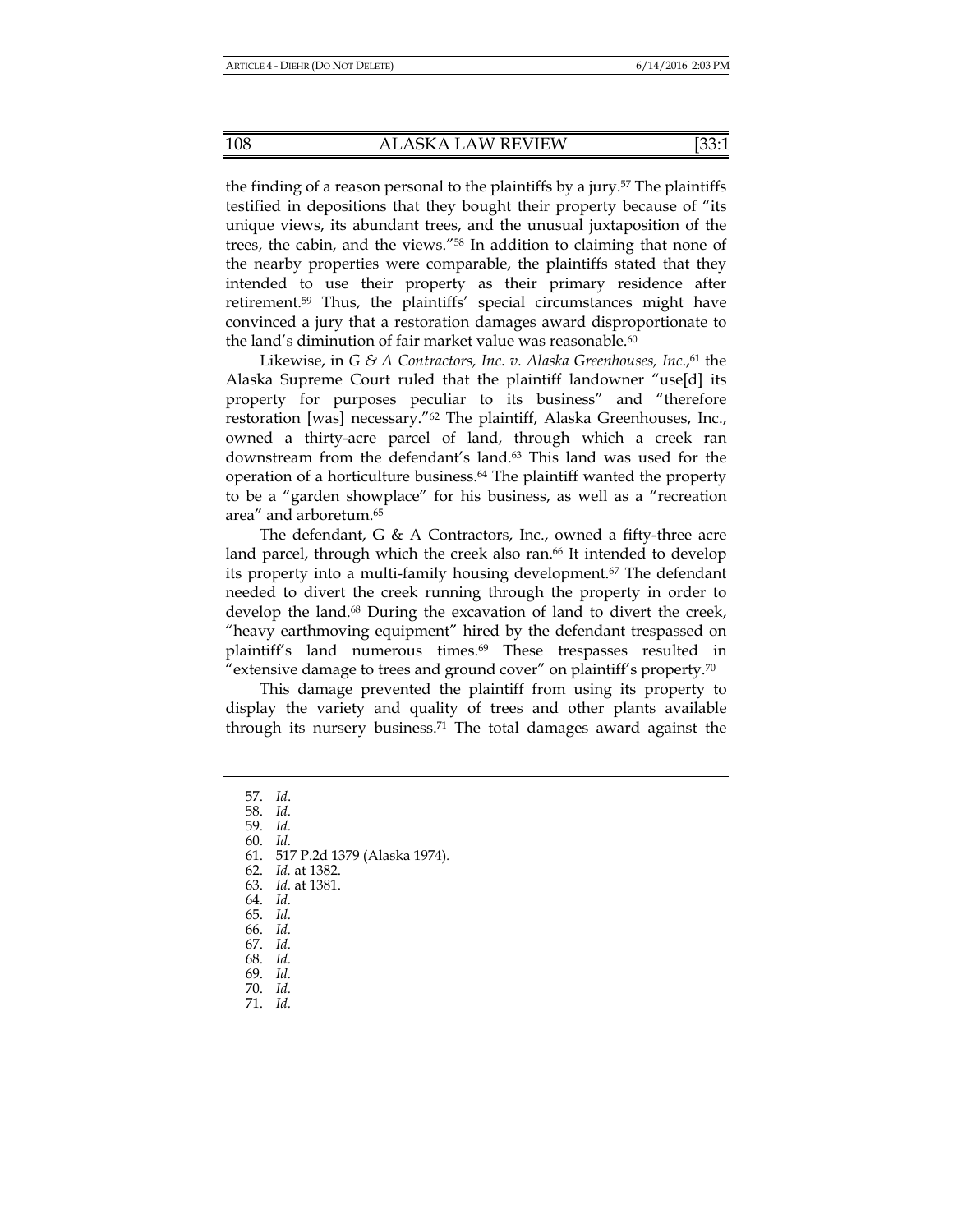defendant was \$15,661.25, of which \$12,555 was attributable to the destruction of various trees and vegetation.72 Defendant argued that the award of restoration damages for the destroyed trees and vegetation was unreasonable and that diminution of fair market value was the better measure of damages.73 However, the Alaska Supreme Court was not persuaded because the defendant did not prove that the damages amount was clearly erroneous or unreasonable in light of the trial court's finding that plaintiff had a sufficient reason personal to restore its property.74 Because maintaining the trees on its land was necessary for Alaska Greenhouses, to continue its business, the court held that the plaintiff had a personal reason warranting restoration damages.75

## **II. RECENT CASES**

#### **A. Timber Trespass Claims in Alaska**

Although there have been a limited number of timber trespass claims in Alaska,76 two recent Alaska Supreme Court cases highlight the dual difficulties these claims encounter: determining whether the plaintiff has a genuine "reason personal" and determining what amount of restoration damages would be "objectively reasonable."

#### **B.** *Wiersum v. Harder*

In *Wiersum v. Harder*, 77 the plaintiff-respondent, Paul Harder, filed a timber trespass claim against defendants Darlene and Joel Wiersum

 <sup>72.</sup> *Id.* at 1382.

 <sup>73.</sup> *Id.* at 1385–86. Interestingly, defendant argued that diminution of fair market value of the land was the more appropriate measure of damages because the damage to plaintiff's land was "permanent." *Id.* at 1386. However, defendant presented no evidence that the injury to the land was permanent, which would have made planting new trees futile. *Id.* Furthermore, defendant failed to show the trial court's finding on restoration damages was clearly erroneous. *Id.*

 <sup>74.</sup> *Id.* at 1386.

 <sup>75.</sup> *Id.* at 1382, 1385.

 <sup>76.</sup> Since its inception in 1962, only eleven cases under the statute have reached the Alaska Supreme Court. *See* Chung v. Rora Park, 339 P.3d 351 (Alaska 2014); Wiersum v. Harder, 316 P.3d 557 (Alaska 2013); Hayes v. A.J. Assocs., Inc., 960 P.2d 556 (Alaska 1998); Osborne v. Hurst, 947 P.2d 1356 (Alaska 1997); Matanuska Electric Ass'n v. Wissler, 723 P.2d 600 (Alaska 1986); Shane v. Rhines, 672 P.2d 895 (Alaska 1983); Andersen v. Edwards, 625 P.2d 282 (Alaska 1981); Scavenius v. City of Anchorage, 539 P.2d 1161 (Alaska 1975); Mertz v. J. M. Covington Corp., 470 P.2d 532 (Alaska 1970); Rohaley v. Compere, 2004 WL 2260293, No. S–11004, at \*1 (Oct. 6, 2004); Coffel v. Larsen, 1988 WL 1514913, No. S–2186, at \*1 (Sept. 28, 1988).

 <sup>77. 316</sup> P.3d 557 (Alaska 2013).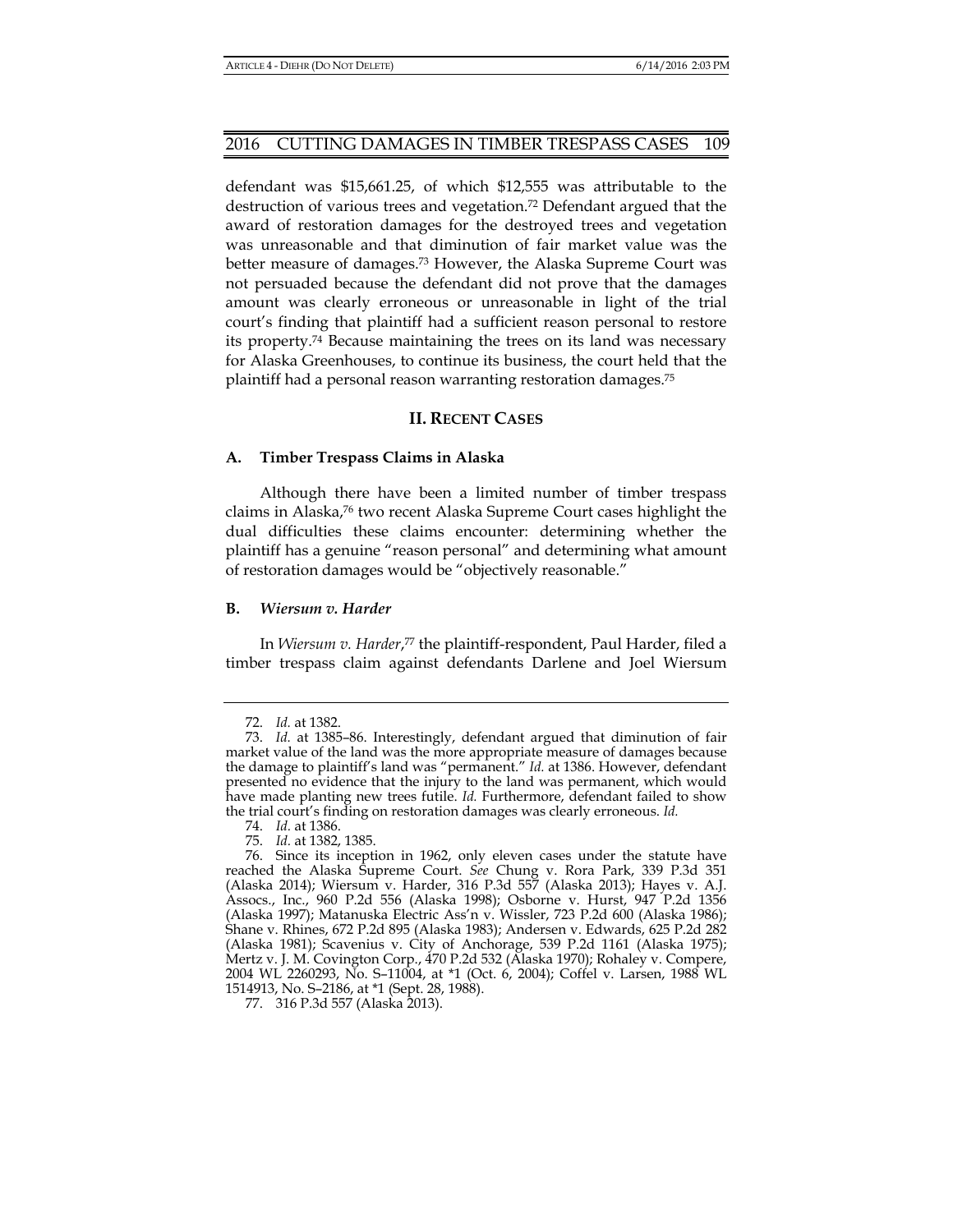after the Wiersums cut numerous trees on plaintiff's land.78 Harder bought land in Kodiak in 1976, on which he built a small house he lived in for a number of years.79 Later, in 1982, he "subdivided the property into three lots: Lots 1A, 1B, and 1C."80 The house stood on Lot 1B, which plaintiff sold to his sister, Lisa Wietfeld, in 1993.81 Although he lived outside of Alaska for the next fifteen years, Harder visited the property frequently and intended to build a cabin on Lot 1A "in the old growth forest for his retirement."82

The Wiersums then bought their property, which was adjacent to Lot 1A and also overlooked Lot 1B.<sup>83</sup> Because the Wiersums could view Wietfeld's cabin on Lot 1B, they believed Wietfeld owned all the property between Lot 1A and Lot 1B.84 In 2005, the Wiersums asked Wietfeld if they could cut down some trees on her property that might "'come down with the wind' and harm their property."<sup>85</sup> Wietfeld consented at the time but became upset when she saw that they had cleared the entire hillside, rather than removing a few potentially dangerous trees.86 In 2007, Harder visited the property again and discovered that the clear-cut hillside was on his land, and not Wietfeld's Lot 1B.87

Harder filed a timber trespass claim against the Wiersums in early 2008.88 He sought restoration costs as well as statutory treble damages under Alaska Stat. § 09.45.730.89 The Wiersums argued in their answer that any liability should be apportioned between themselves and Wietfeld, and that statutory treble damages were inappropriate because they had probable cause for believing that Wietfeld owned all the property and had given them permission to cut down Harder's trees.90

The trial began in May 2010, during which both parties testified and presented expert testimony as to the costs of restoration.<sup>91</sup> While Harder admitted that the property's value of \$27,500 had not been

 78. *Id.* at 559. 79. *Id.* at 560. 80. *Id.* 81. *Id.* 82. *Id.* 83. *Id.* 84. *Id.* 85. *Id.* 86. *Id.* 87. *Id.* 88. *Id.*  89. *Id.* 90. *Id.* at 560–61. 91. *Id.* at 561–62.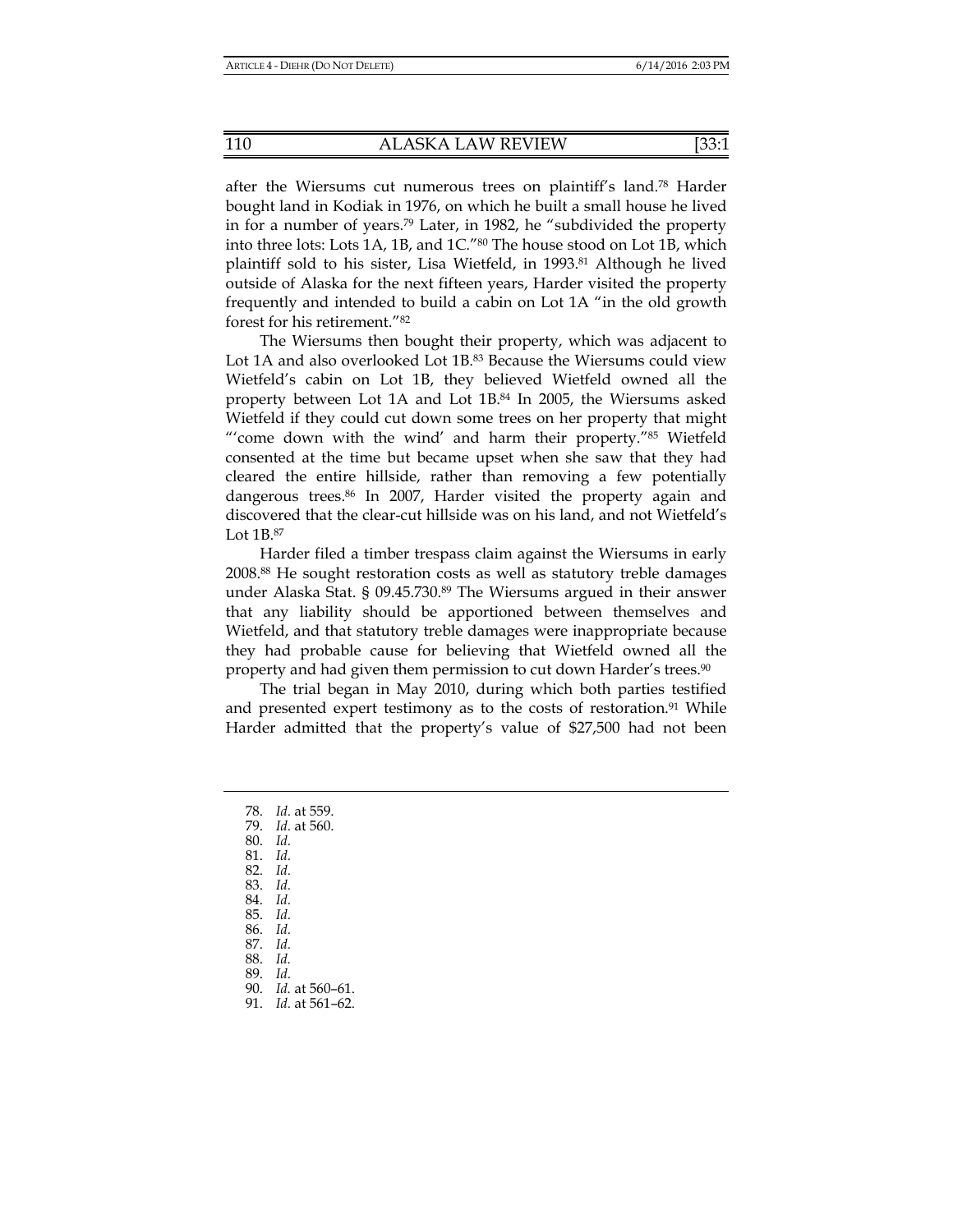diminished due to the loss of trees, $92$  he testified that he wanted to restore the trees on Lot 1A because:

As a boy, he had hiked across the property with his friends while hunting and fishing. He lived in the house that he had built on Lot 1B for several years. Even after he moved out of Alaska, he continued to fish in Kodiak in the summers and periodically spent time at the Monashka property with his family. He testified that he held on to the Monashka property for 34 years and that he intended to build a house and live on Lot 1A once his son graduated from college.<sup>93</sup>

Furthermore, Harder testified that Lot 1A was a particularly beautiful and private area of the property because "the tall trees screened the neighboring houses from view."94 Disturbed by the property's loss of beauty and privacy following the trespass, he declared on the stand "It's been . . . altered forever, and all I'm asking is that it's repaired . . . I mean, I don't want money. I want my trees back."95

In order to prove Harder's intention to restore the land, he "testif[ied] to and submit[ted as] evidence a purported notarized 'contract'" to the jury.<sup>96</sup> In the "contract" with the jurors, he promised that all restoration damages would be used solely to replant trees similar to those the Wiersums had destroyed.<sup>97</sup> On appeal, the Wiersums argued that the jury should not have been allowed to consider the "contract," as it in no way legally bound Harder to actually restore his land with the damages award.<sup>98</sup> As will be discussed in greater detail below, the court agreed, noting that the jury could easily have been misled by the word "contract" and its implication of legal

 <sup>92.</sup> *Id.* at 561.

 <sup>93.</sup> *Id.*

 <sup>94.</sup> *Id.*

 <sup>95.</sup> *Id.* (alteration in original).

 <sup>96.</sup> *Id.* at 570–71.

 <sup>97.</sup> *Id.* at 570. Harder's proposed "contract" with the jurors read:

I Paul Harder do hereby solemnly swear, at the risk of being prosecuted for fraud, to replant a minimum of 70 Sitka spruce trees and no less than 6500 square feet of understory on Lot 1A block 8 Monashka bay subdivision, if awarded restoration damages from the Harder versus Wiersum[]s law suit. I Paul Harder agree to use all those restoration damages solely for restoration and to plant the largest trees that the award will afford . . . . Paul Harder agrees that restoration damages shall be held in an escrow trust by his attorney Jill Wittenbrader and doled out as needed to complete the job.

*Id.* at 573–74 (Carpeneti, J., concurring in part and dissenting in part). 98. *Id.* at 571.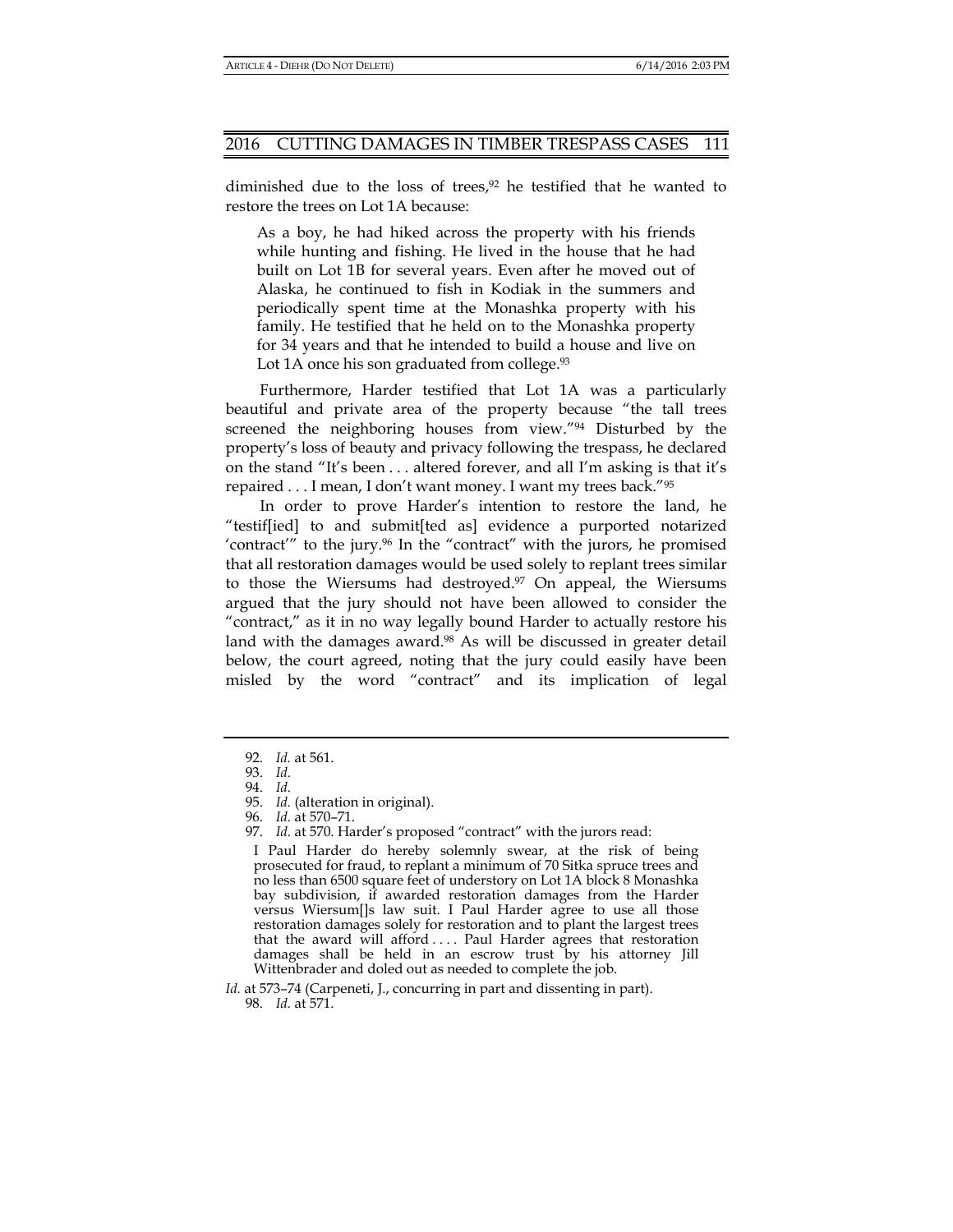enforceability.99 The court ruled that this evidence was inadmissible and could not be considered in the determination of damages upon remand.100

Following his own testimony, Harder presented the expert testimony of a forester, an arborist, and a horticulturist to establish the cost of restoration.101 The forester noted that almost seventy trees had been cut on Harder's property.102 To transplant seventy nine to ten foot tall sitka spruce trees, Harder's arborist estimated that it would cost \$161,000.103 In addition, the arborist testified that another \$162,000 would be necessary to replace the property's lost ground cover.<sup>104</sup> Using a different technique for the transplantation of large trees, the horticulturist believed it would cost an astonishing \$620,537 to restore plaintiff's land.105

The Wiersums testified about their mistaken belief that they had permission from Wietfeld to cut down the trees on Lot 1A, which they believed she owned.106 A real estate expert testified that Harder's property in 2005 had a listing value of \$30,000–\$40,000 and that its value would only have been "minimally affected, if at all," by the lost trees.<sup>107</sup> Finally, defendants' arborist testified that restoration of Harder's property would cost approximately \$34,000.108 But this arborist suggested the transplantation of smaller Sitka pines from nearby areas of Kodiak than Harder's experts suggested; furthermore, the arborist

*Id.*

103. *Id.*

108. *Id.* at 562.

<sup>99.</sup> *Id.* Furthermore:

Because contracts are widely recognized to be legally enforceable agreements, proposing such a 'contract' with the jurors was likely to have misled jurors into believing that Harder's promise to restore his property was legally enforceable when it was not. The jury's decision on the proper amount of damages could thus have been impermissibly influenced by a false belief that Harder was legally bound to use a damage award to restore his property.

 <sup>100.</sup> *Id.*

 <sup>101.</sup> *Id.* at 561. 102. *Id.*

 <sup>104.</sup> *Id.* In total, the arborist's restoration strategy would have cost \$323,000. *Id.*

 <sup>105.</sup> *Id.* Thus, the horticulturist's restoration plan would cost almost double that of the arborist.

 <sup>106.</sup> *Id.* However, "they admitted that they did not check public records to verify ownership" of the property. *Id.* This undercut the reasonableness of their mistake.

 <sup>107.</sup> *Id.* at 561. Additionally, defendants' real estate expert noted that Harder's property had appreciated to a value of \$50,000–\$55,000 by 2009 despite the lack of trees. *Id.*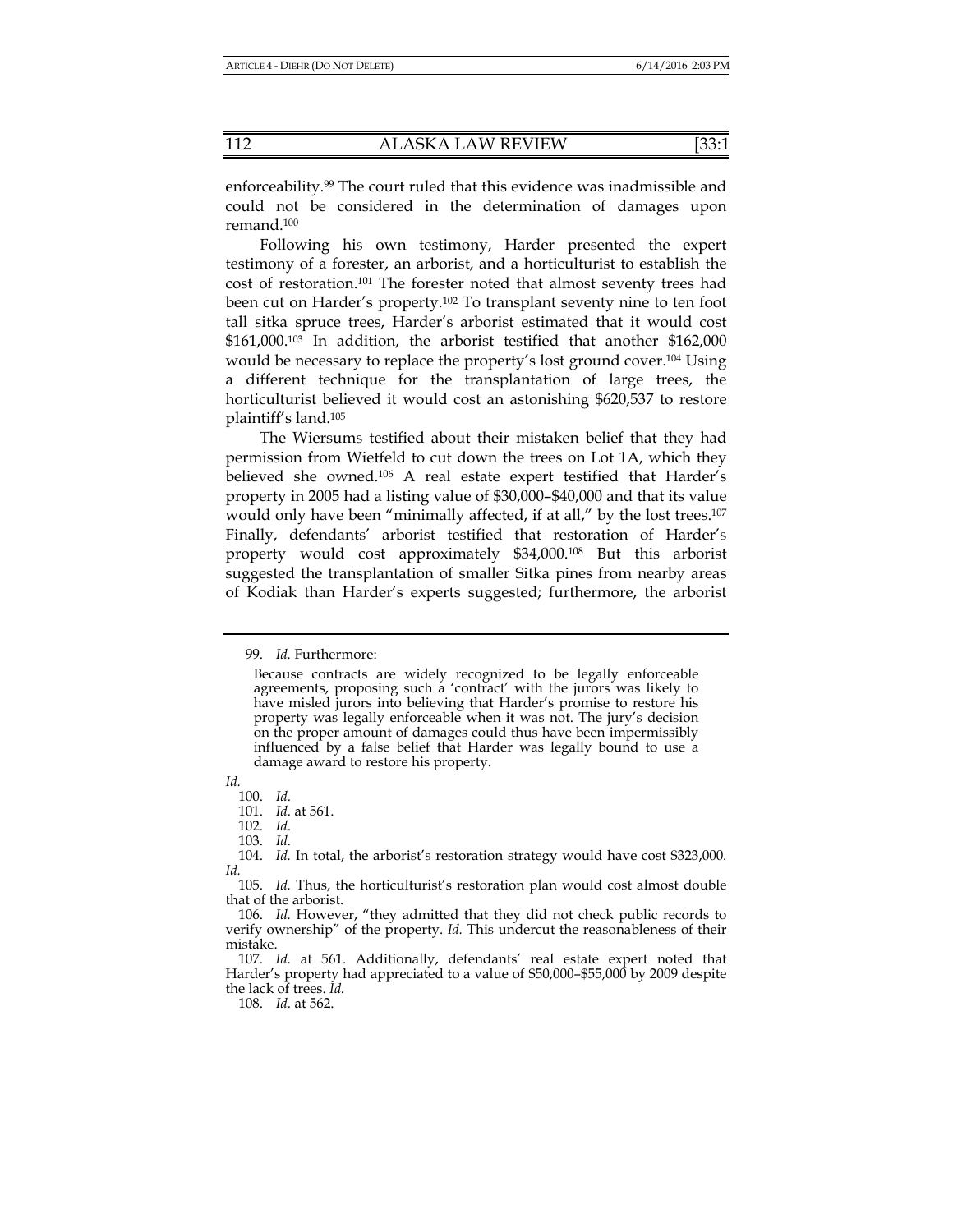included some additional funds to compensate for very tall trees that could not be replaced easily.109 The arborist stated "his restoration plan specifically took into account [Harder]'s interest in restoring the privacy that his property had previously enjoyed."110

Upon concluding their defense, the Wiersums requested a motion for a directed verdict on the theory that Harder could not prove there had been a diminution in the property's fair market value.<sup>111</sup> They also argued that the restoration cost estimates presented during trial were all unreasonable because they were disproportionate given the lack of a diminished fair market value.<sup>112</sup> But the trial judge denied the motion.<sup>113</sup>

Instead, the jury deliberated and found that Harder had a sufficient "reason personal" and would use any restoration damages to restore the property.114 They awarded him \$161,000 in compensatory damages and found that he was entitled to statutory treble damages.115 The Wiersums filed a motion requesting the trial judge grant a judgment notwithstanding the verdict (JNOV), reprising their argument that "the restoration cost damages awarded to the [plaintiff] are manifestly unreasonable as a matter of law in light of the zero diminution in the value of [plaintiff]'s property that resulted from the trees being cut.'"116 The trial court denied defendants' motion and the Wiersums appealed.117

On appeal, a majority of the Alaska Supreme Court reversed the lower court by ruling that the \$161,000 in restoration damages was objectively unreasonable.118 But as Justice Stowers points out in the dissent, the court here overtook the fact-finding responsibility of the jury in order to substitute its own concept of reasonableness.119 When an

We have long relied on juries to serve as the quintessential collective

 <sup>109.</sup> *Id.* Defendants' arborist used the "trunk formula method" to determine the value of the trees removed. *Id.* "This method determines the value of a lost tree by first identifying the price of a replacement tree that is 'the largest common available size,' and then measuring a cross-section of the lost tree and extrapolating its price based on the price of the replacement tree. The arborist testified that this method is used when it is not possible to replace exact trees due to their size or their growth in a forested environment where their root zones are intertwined." *Id.*

 <sup>110.</sup> *Id.*

 <sup>111.</sup> *Id.*

 <sup>112.</sup> *Id.*

 <sup>113.</sup> *Id.*

 <sup>114.</sup> *Id.* 

 <sup>115.</sup> *Id.*

 <sup>116.</sup> *Id.*

 <sup>117.</sup> *Id.*

 <sup>118.</sup> *Id.* at 570.

 <sup>119.</sup> *Id.* at 578 (Stowers, J., dissenting).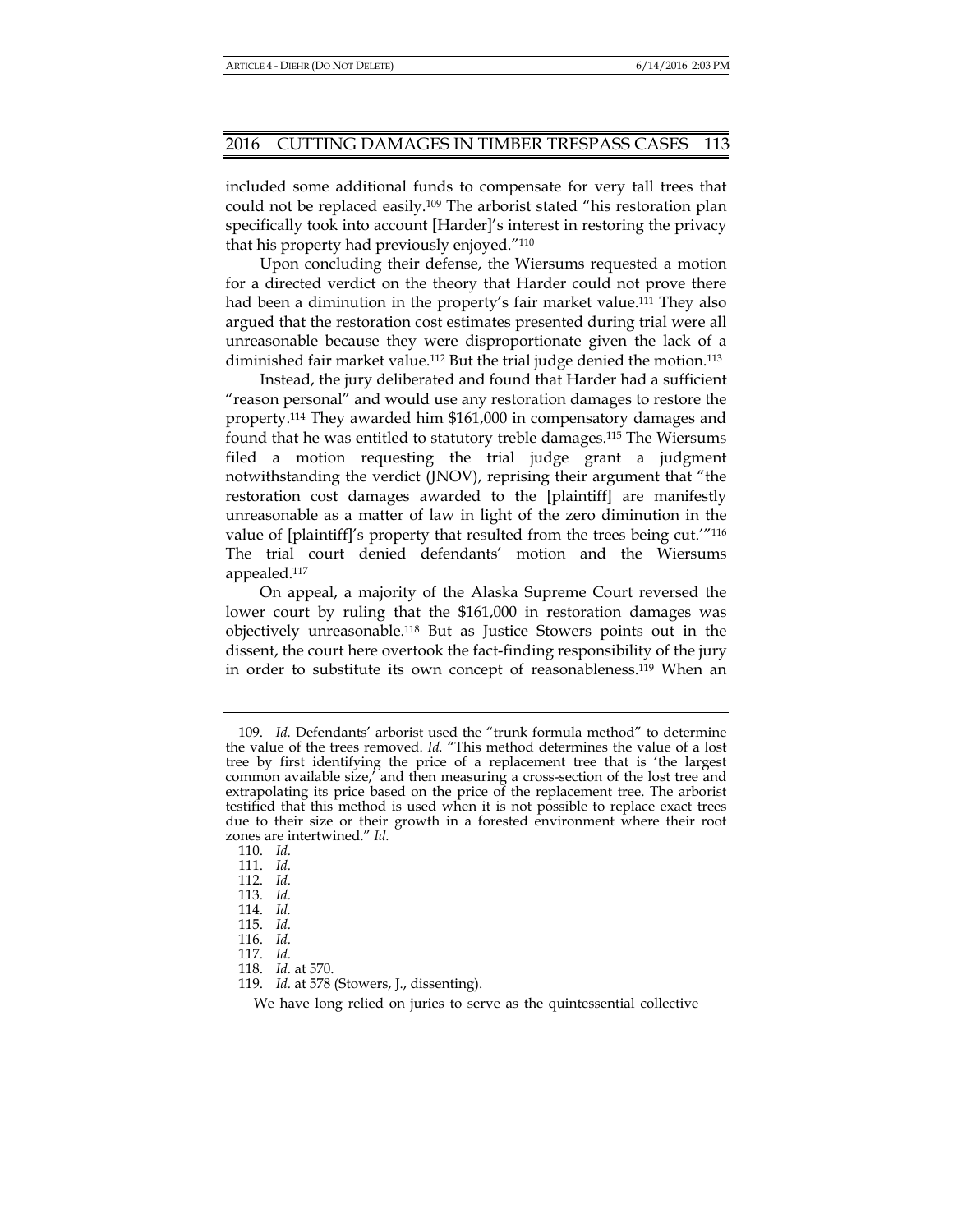Alaskan court reviews the denial of a JNOV motion by a trial court, generally "the only evidence that should be considered is the evidence favorable to the non-moving party  $\dots$ ."<sup>120</sup> Yet, in this case, where Harder's experts testified that restoration of the trees could cost up to \$620,537, the court ruled that the much smaller damages award of \$161,000 reached by the jury was unreasonable.<sup>121</sup>

Also grappling with what constitutes reasonableness in restoration awards, Chief Justice Fabe proposed an upper limit for the amount of reasonable restoration damages in her concurrence.122 She concluded that "compensatory damages to restore land based on a reason personal should not ordinarily exceed the total value of the property prior to trespass."123 Because the restoration award of \$161,000 was four times the highest estimate for the land's pre-trespass value (\$40,000), Fabe agreed with the majority that the restoration damages award was unreasonable and additionally suggested that, upon remand, the damages award should be capped at \$40,000.124

#### **C.** *Chung v. Park*

The most recent timber trespass case heard by the Alaska Supreme Court, *Chung v. Park*,<sup>125</sup> was decided on December 12, 2014. In this case, plaintiff-landowner Rora Park filed a timber trespass claim against her tenant Christopher Chung for clearing trees from her property without permission.126

Around August 2007, Park leased a unit (Unit 13) on her property to defendant.127 In exchange for a reduced rent, Chung agreed to make

*Id.*

<sup>&#</sup>x27;reasonable' person and entrusted them to make important factual determinations. A jury of twelve did exactly that here and arrived at a consensus after following proper jury instructions and evaluating conflicting evidence, and yet the court holds their determination was unreasonable. I disagree with this holding and therefore dissent from the court's decision to vacate the damages award and order a new trial on damages.

 <sup>120.</sup> Cameron v. Chang-Craft, 251 P.3d 1008, 1018 (Alaska 2011).

 <sup>121.</sup> *Wiersum*, 316 P.3d at 577 (Stowers, J., dissenting).

 <sup>122.</sup> *Id.* at 571 (Fabe, C.J., concurring).

 <sup>123.</sup> *Id.* at 572 (Fabe, C.J., concurring).

 <sup>124.</sup> *Id.* at 571–72. In support of her proposed rule, Chief Justice Fabe cites a Nebraska Supreme Court case, *Keitges v. VanDerineulen*, 483 N.W.2d 137 (Neb. 1992), in which the court ruled that restoration costs could only be recovered up to the fair market value of the land before the trespass occurred. *Id*.

 <sup>125. 339</sup> P.3d 351 (Alaska 2014).

 <sup>126.</sup> *Chung*, 339 P.3d at 353.

 <sup>127.</sup> *Id.* at 352.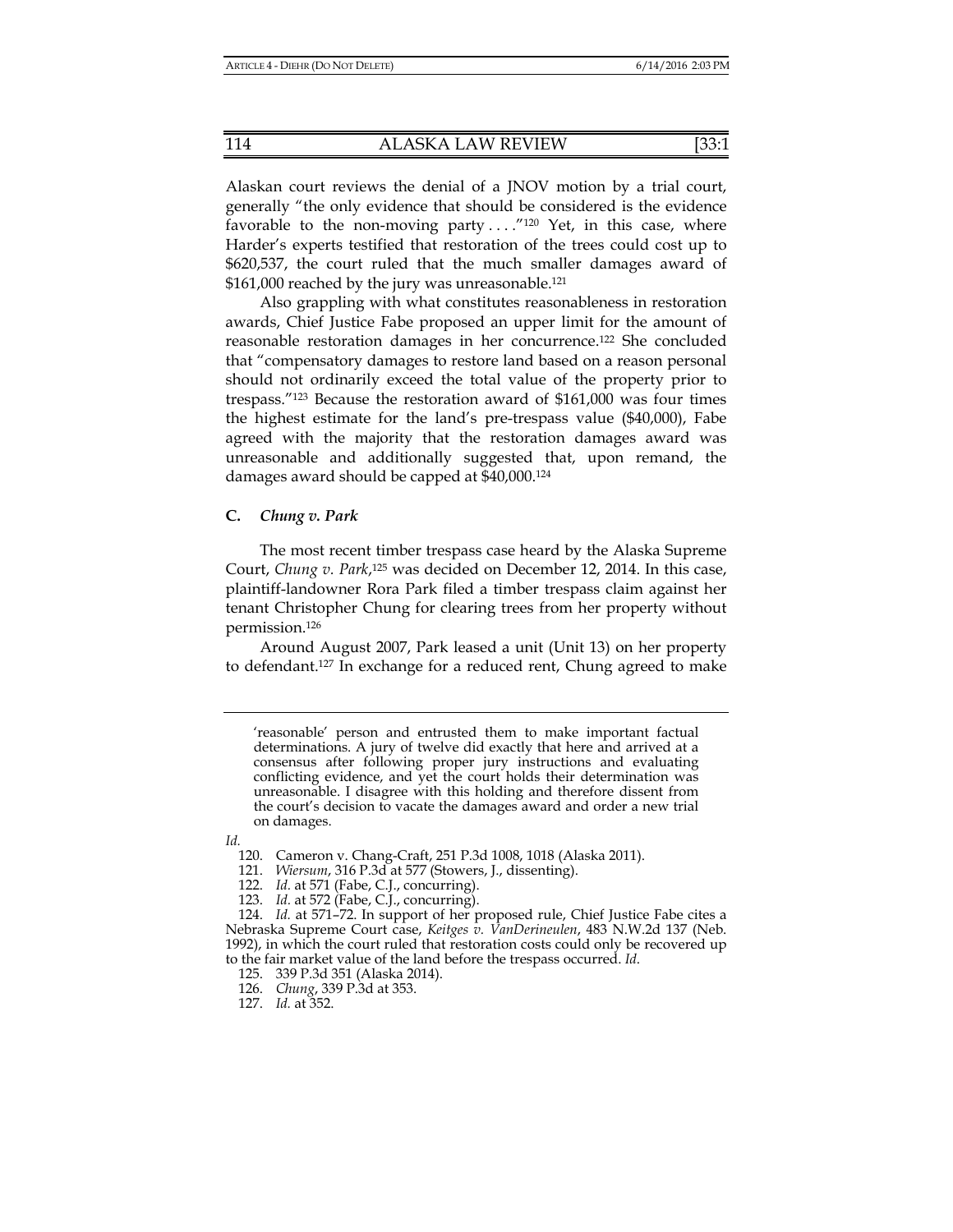improvement to the unit and a chapel that also stood on the property.128 Shortly thereafter, Chung purchased a lot (Lot 3) from Park adjacent to the leased property.129

Chung had plans to build a house on Lot 3, for which he hired Glacier Masonry and Excavation, Inc. (Glacier) in August 2008.130 One of Glacier's duties was to remove trees and vegetation from Chung's lot.<sup>131</sup> An employee of Glacier, Tracy, cleared vegetation in the power line easement between Lot 3 and Park's property while working on Lot 3.132 When Glacier's owner advised Tracy that he was working beyond Chung's property and should work within Lot 3, Tracy responded "that he was clearing out there to get a view, and that he'd been paid by [Chung]" to do so.<sup>133</sup> At that time, only between three and eight trees had been removed from the easement or Park's property.134

But, at trial, Park presented an expert who estimated that in total "562 trees were cleared from about a third of an acre of [plaintiff]'s property."135 The trees that had been removed from Park's property appeared to be those that stood "more or less directly behind the house built on [Chung]'s property," presumably to create a better view.136 The expert testified that the cost of restoring these trees would be "over \$400,000."137 Despite this significant restoration cost, Chung's expert testified that Park's property likely did not decrease in value as a result

there was no direct evidence of who was responsible for removing the trees from Park's property. Park testified that she saw workers on her property and that [defendant] told her that the workers cut the trees. But Park did not personally see anyone remove trees from her property. Although she suggested that [defendant] may have cleared the trees so that he could see a nearby lake from his house, [defendant] denied that his house had any view of the lake even after the trees were cleared. Nevertheless, he offered no alternative explanation for the trees' disappearance.

*Id.*

 136. *Id.* Additionally, "[t]imber debris, presumably from the cleared trees, was also discovered buried on Park's property." *Id.*

137. *Id.*

 <sup>128.</sup> *Id.*

 <sup>129.</sup> *Id.*

 <sup>130.</sup> *Id.*

 <sup>131.</sup> *Id.* 

 <sup>132.</sup> *Id.*

 <sup>133.</sup> *Id.* Aside from the Glacier owner's testimony about Tracy's clearing of trees,

 <sup>134.</sup> *Id.*

 <sup>135.</sup> *Id.* "Aerial photographs presented by the parties indicate that some trees were removed from Park's property near the border of Lot 3 between August 2008 and September 27, 2008, and more trees were removed between 2008 and 2009." *Id.*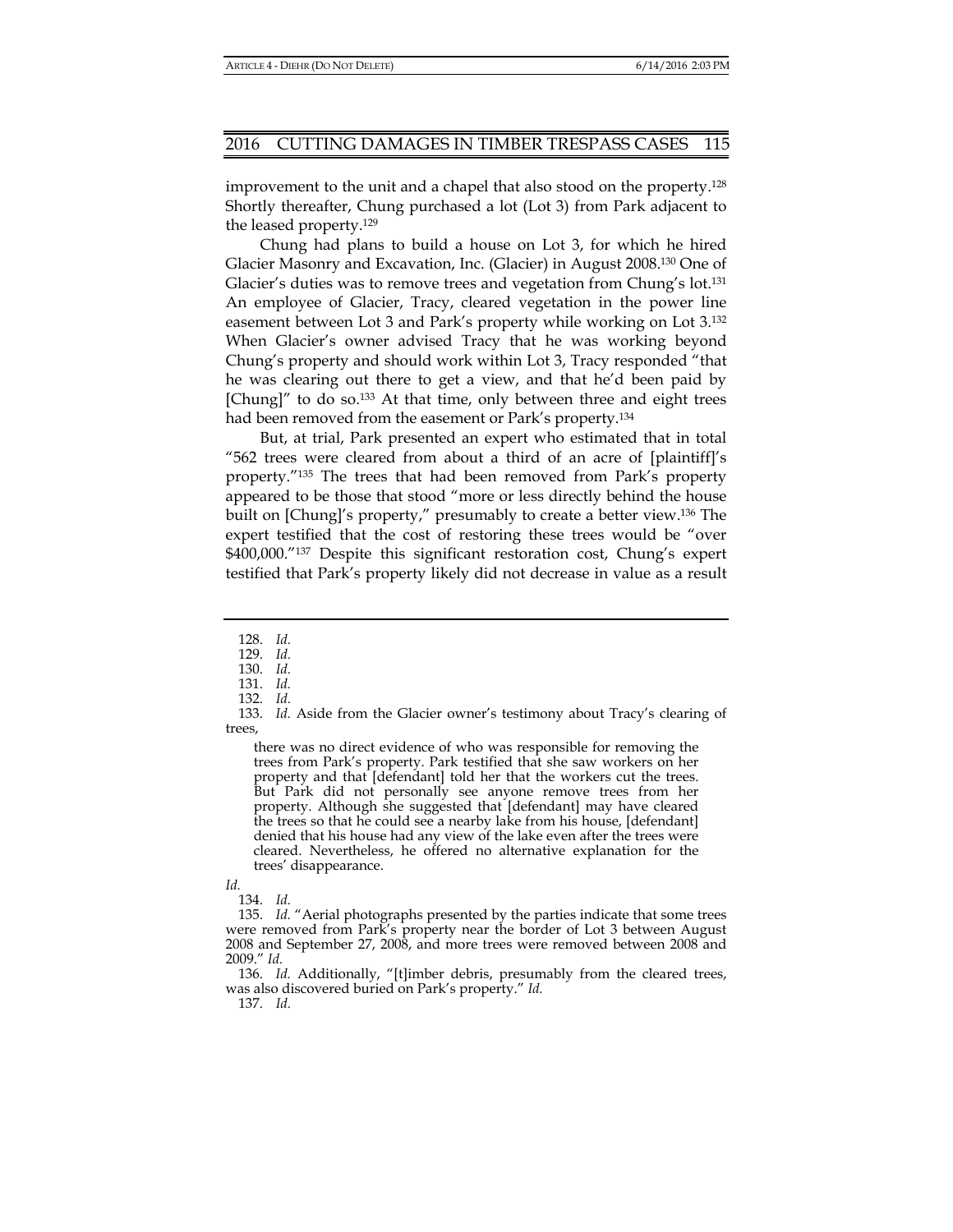of the trees' removal.138

Park testified at trial that she possessed a "reason personal" that would justify an award of restoration damages:

I have a previous history of cancer, and this natural beauty of my yard is [a] healing spot for me, and . . . in the future I'm going to [live] here, after [defendant] move[s] . . . . [A]fter work I come by, see my property and see the natural beauty and the trees and all that. [W]hen I [saw] that all cut out it just [made] me very—[it] just [broke] my heart, and then very angry  $\dots$  I don't know how [I can] explain . . . it's just my healing natural stop [sic]. [It] is just healing my health and [helping] me for day-by-day living, and then when I saw that it just really hurt my feeling[s]  $\dots$ .<sup>139</sup>

However, the trial court did not credit her testimony and found that she had not established a "reason personal" for restoration damages.140 Nevertheless, the trial court awarded restoration damages for the lost trees in the amount of \$23,500, as well as statutory treble damages, stating that "'it would be reasonable both aesthetically and legally to award damages that would permit replacement of trees . . . ."141

Defendant Chung appealed to the Alaska Supreme Court, arguing that the award of restoration damages was clearly erroneous because plaintiff lacked a "reason personal" to restore the land and the restoration damages were disproportionate given the lack of diminution in fair market value of plaintiff Park's property.142 Because the trial court had explicitly found that Park did not have a "reason personal," the court ruled that restoration damages were inappropriate and vacated the award of damages. Furthermore, the court remanded the case back for the trial court to enter an award of only nominal damages because of defendant's intentional trespass.143

 <sup>138.</sup> *Id.*

 <sup>139.</sup> *Id.* at 354.

 <sup>140.</sup> *Id.* The trial court was skeptical of Park's testimony because she "downplayed her visits to the property later in the trial." *Id.*

 <sup>141.</sup> *Id.* The \$23,500 was the cost to restore fifty trees on Park's property. *Id.*  So, with the statutory treble damages, her total damages recovery for the timber trespass claim would have been \$70,500.

 <sup>142.</sup> *Id.* at 353.

 <sup>143.</sup> *Id.* at 354.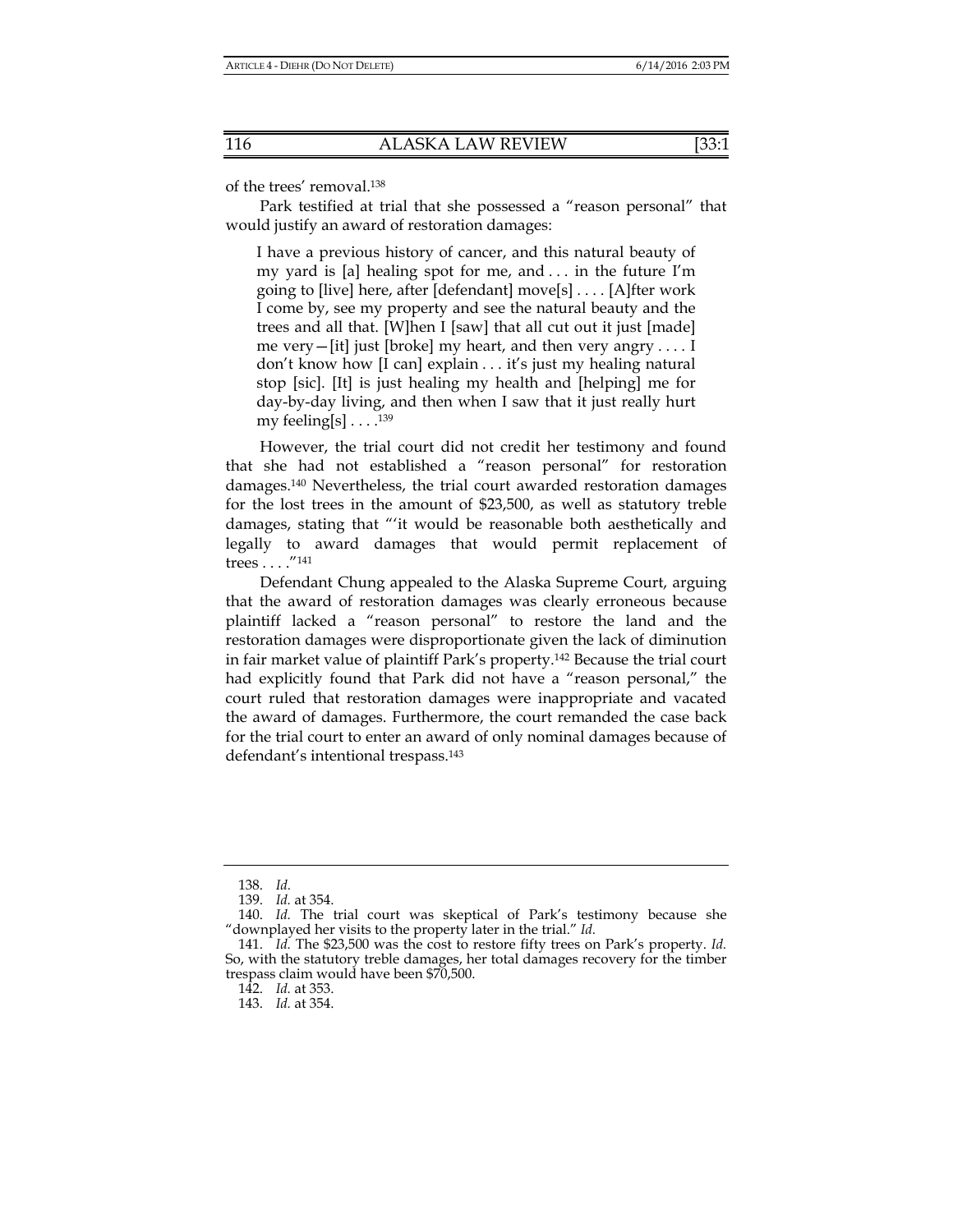## **D. Implications**

*Wiersum* and *Chung* imply that it is increasingly difficult to receive restoration damages in timber trespass cases. These cases reveal judicial skepticism and reticence toward awarding disproportionately large restoration damages. In *Chung*, the trial court approached plaintiff Park's testimony under oath with great suspicion, refusing to accept her avowal of personal attachment to the property as a sufficient reason personal, even though the trial court still awarded her some restoration damages. Although the plaintiff Harder in *Wiersum* presented significant evidence of a "reason personal" that warranted an award of restoration damages, the court displayed its distaste for outsized restoration damages by rejecting the jury's "unreasonable" restoration award.

Thus, although *Wiersum* was technically a victory for the plaintiff who was able to prove a "reason personal" and recover some restoration damages, the case illustrates the difficulty of establishing just what amount of restoration damages is "reasonable." While the estimated restoration costs presented by experts at trial seemed enormous, they were the necessary expenses of restoring the land to its original condition. In *Wiersum*, the jury chose the intermediate amount of damages estimated to restore the plaintiff's lost trees; in fact, the jury awarded only half of the total restoration costs calculated by the plaintiff's arborist.144 Nevertheless, the court implied that planting saplings and smaller trees is likely to be the most reasonable restoration possible, even when the plaintiff has lost numerous large trees.145 The majority wrote that "[i]n such cases, the achievement of a reasonable approximation of the land's former condition may involve something less than substantially identical restoration . . . ."146 If that is the case, then the court seems to believe that leaving plaintiffs who have suffered an injury substantially less than "whole" is a reasonable resolution in timber trespass cases.

Additionally, the *Wiersum* case quashes the unprecedented "contract" method undertaken by the plaintiff. While the implication of the "contract"—that plaintiff was legally bound to restore the property—was potentially misleading, this ruling still underscores the

 <sup>144.</sup> Wiersum v. Harder, 396 P.3d 557*,* 561 (Alaska 2013). The Harder's' arborist estimated that a total of \$323,000 was necessary (\$161,000 to restore the trees and \$162,000 to restore the ground cover). *Id.* However, the jury awarded him only \$161,000 for the restoration of the seventy trees. *Id.* at 562.

 <sup>145.</sup> *See id.* at 570 (citing Heniger v. Dunn, 101 Cal. App. 3d 858, 866 (Cal. Ct. App. 1980)).

 <sup>146.</sup> *Id.* (quoting *Heniger*, 101 Cal. App. 3d at 865).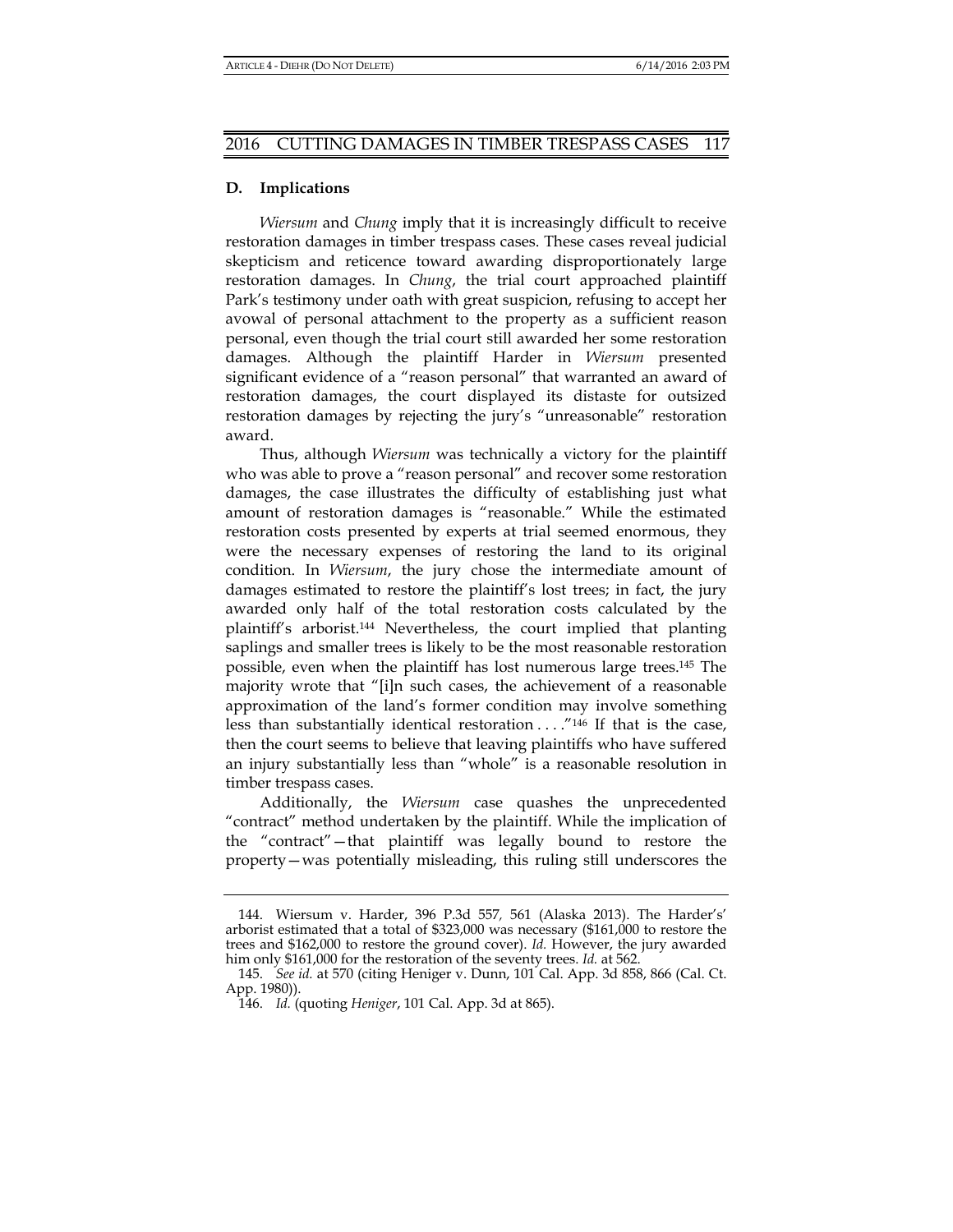118 ALASKA LAW REVIEW [33:1

court's distrust of plaintiffs who swear they will restore their land but might pocket the money as a large windfall instead. If the testimony of plaintiffs like those in *Wiersum* and *Chung* is insufficient to weed out which land owners will actually restore their property, then how should the courts determine which plaintiffs will likely use an award of restoration damages to restore their land?

## **III. HOW SHOULD DAMAGES IN A TIMBER TRESPASS ACTION BE CALCULATED?**

The recent Alaska Supreme Court cases as well as other timber trespass cases across the country reveal competing conceptions of what makes the plaintiff "whole" after suffering loss as a result of another's trespass. An undercurrent in these opinions and the Restatement of Torts (Second) discussion of restoration damages is that damages awards need to be calculated differently, depending on the plaintiff's unique situation, in order to make the plaintiff "whole." Thus, a plaintiff who values her land primarily for the privacy and immersion with nature it provides, like the plaintiff in *Wiersum*, requires restoration damages in order to recover the element of the land she most valued. But, for a developer or landlord who values his land primarily for the income it may provide, damages in the amount of the land's diminution of fair market value sufficiently compensate him.147 While this

 <sup>147.</sup> For example, Christopher E. Brown, Comment, *Dump It Here, I Need the Money: Restoration Damages For Temporary Injury to Real Property Held for Personal Use*, 23 B.C. ENVTL. AFF. L. REV. 699, 699–700 (1996) (footnotes omitted) provides an illustration of this intuitive difference:

After a long day, you come home to find that the construction crew at the new homesite next door negligently drove a truck through the back yard of your dream house. The truck left deep ruts in the soil and destroyed all of your prized ornamental Japanese shrubs. The injury is temporary and restorable. Fully restoring the back yard and shrubbery will cost \$20,000, but the market value of your property was lowered by just \$2000. You are devastated and want nothing but to have your back yard restored to its original condition. Obtaining general damages equal to the cost of restoration would seem fair, and in almost any court in the United States you would be entitled to such recovery.

However, imagine the same situation, but instead of ornamental shrubs, the truck destroyed unattractive yet hard to replace bushes. Furthermore, you never liked the house much anyway and were planning to move. You would appear to have hit the jackpot to the tune of \$18,000. If you were to receive an award of general damages equal to the cost of restoration you then could sell the property for \$2000 less than its pre-tort market value (i.e., its current market value), pocket the award of damages, and end up with an \$18,000 windfall.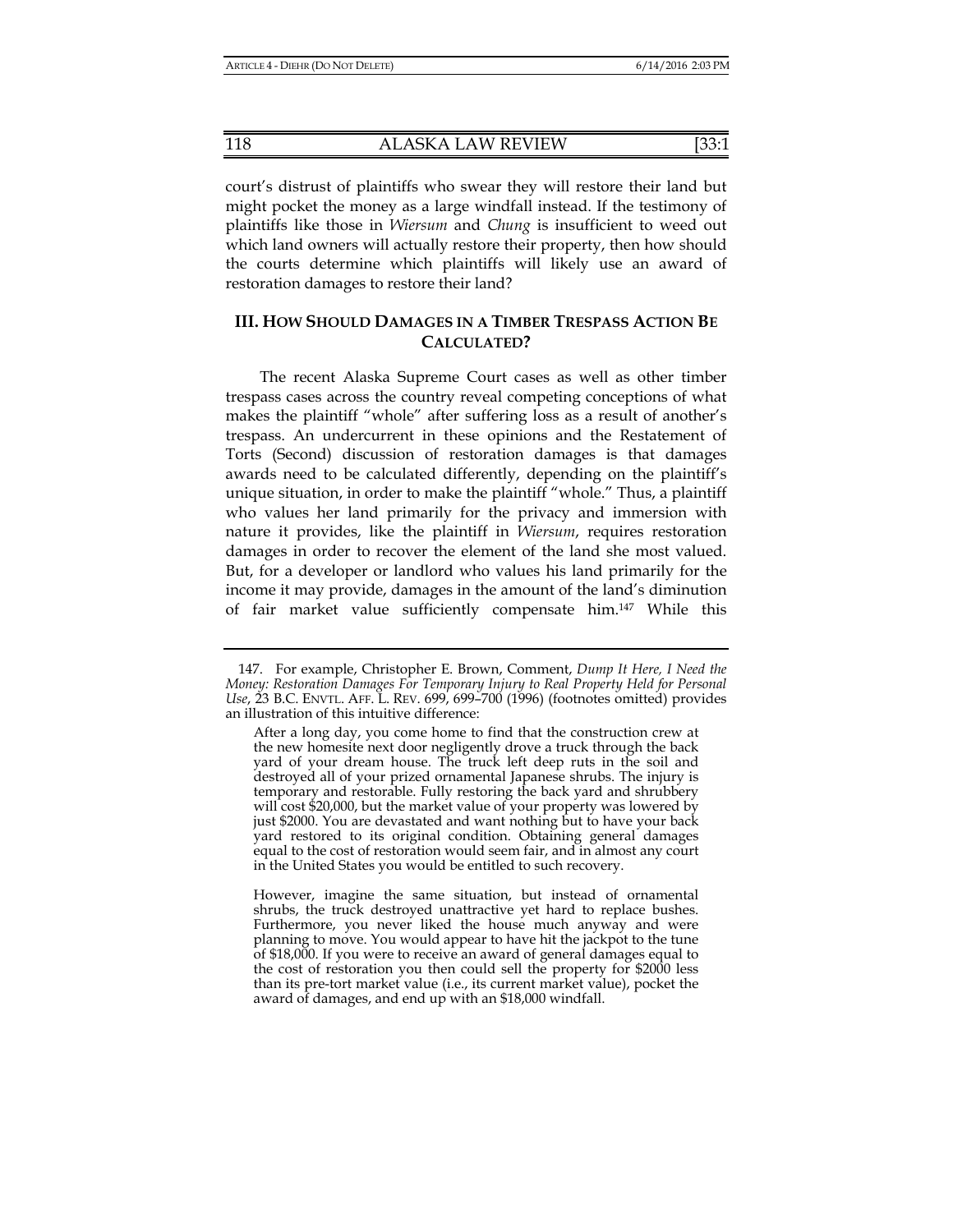acknowledgment of the plaintiff's subjective valuation of his land is appropriate, the burden placed on plaintiffs to convince juries that they possess an exceptional reason requiring the grant of restoration damages is unsatisfying: it creates the possibility that many plaintiffs who *do* wish to restore their properties but may not have enough evidence of their intention will fail to be made "whole" by a fair market value damages award.

There are two understandable reasons for courts' reluctance to award disproportionate restoration damages: (1) the desire to prevent economic waste and (2) the desire to prevent windfalls for plaintiffs who will not restore their properties.<sup>148</sup> The problem with a focus on preventing economic waste is the presumption that any damages award larger than the diminution of a property's fair market value is wasteful. But the assumption that the market provides the best estimate of a property's value is often false—especially in the context of residences or land kept for reasons besides investment.<sup>149</sup> That the landowner could sell the land without trees for a similar price should not obfuscate the fact that the landowner can no longer use their property to enjoy the trees—the purpose for which the landowner purchased the property. These landowners acknowledge an intrinsic value to trees that the market does not capture. Thus, without a damages award to restore the trees' intrinsic value, defendants' timber trespass leads to a complete loss of that value—itself a great waste.

In *Wiersum*, the court believed that the large restoration award was wasteful, even though it was within the three experts' spectrum of estimated restoration costs. But wasteful to whom? To the plaintiff in *Wiersum*, the damages award was not wasteful at all—it was the amount necessary to return the land to the condition in which it was useful to him as a nature retreat. Thus, "economic waste" is an inappropriate focus for courts because the major purpose of damages awards is to make the injured plaintiff "whole," which requires an orientation toward the individual plaintiff's valuation of their property.150 What renders the plaintiff "whole" varies from case to case; therefore, diminution in fair market value of land does not always serve as a sufficient proxy for how much the plaintiff has lost.

The second great concern of courts surrounding disproportionate

 <sup>148.</sup> *Id.* at 706.

 <sup>149.</sup> *See id.* at 702–03 (noting when courts diverge from fair market value in coming to the "best" estimate of a property's value).

 <sup>150.</sup> *See* United States v. Hatahley, 257 F.2d 920, 923 (10th Cir. 1958) ("The fundamental principle of damages is to restore the injured party, as nearly as possible, to the position he would have been in had it not been for the wrong of the other party.").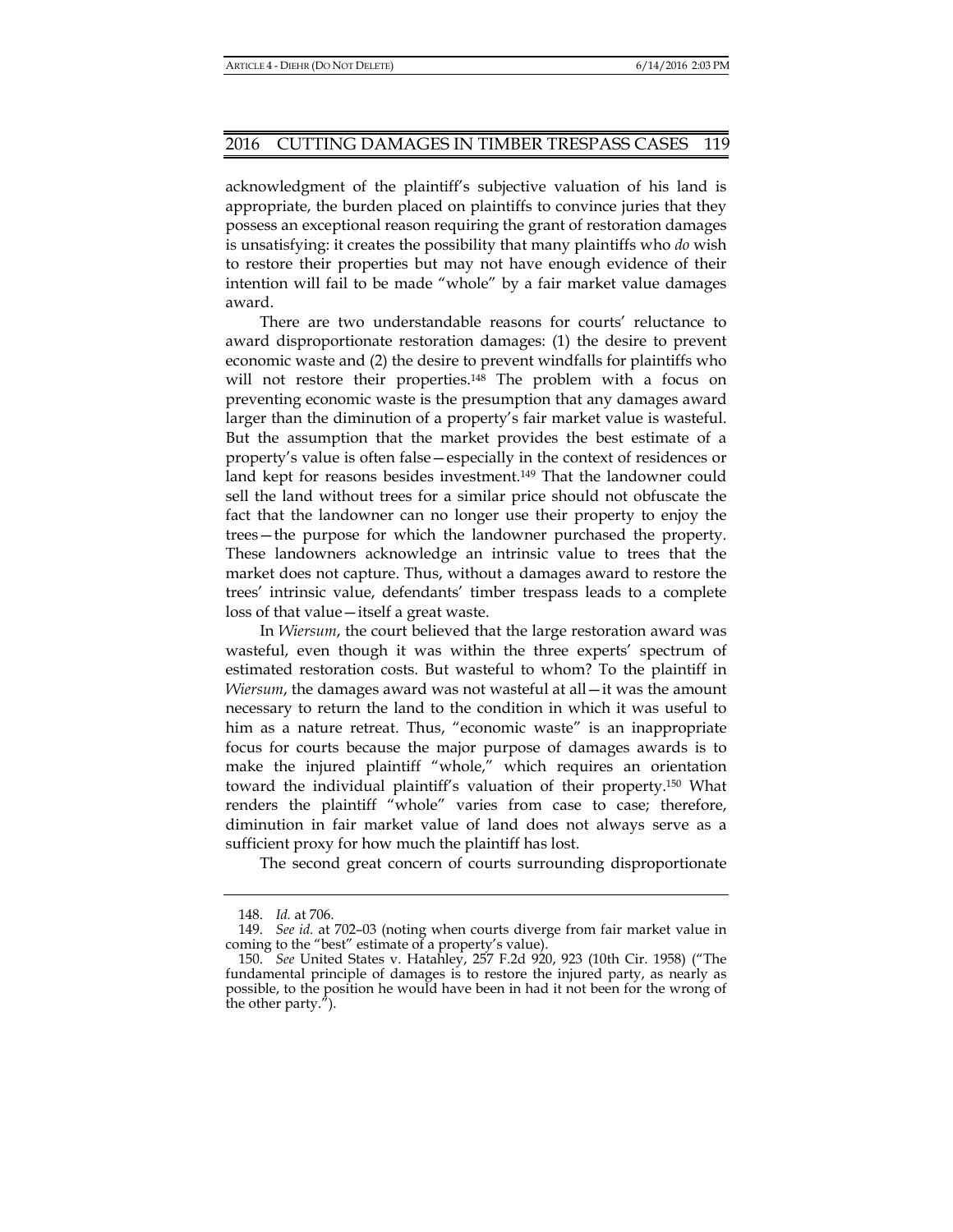restoration damages is the potential windfall to plaintiffs who will not use the award to actually restore their properties. Undoubtedly, courts should be concerned with preventing windfalls to landowners with no intention of restoring trees on their land. But requiring landowners to prove that they have a sufficient "reason personal" and that the restoration damages will be used to restore the land is an even greater problem because it creates a greater obstacle for plaintiffs to be made "whole." What evidence could a landowner present to prove that their attachment to his property ensures he will restore the land? In *Wiersum*, the plaintiff's long ownership and visitation of the property was a significant factor, yet his "contract" was ruled inadmissible on appeal. And the trial court in *Chung* refused to credit the plaintiff's testimony that she loved to use her property as a nature retreat and was saddened by the loss of trees.

Even if the plaintiff is able to convince the court or jury about his intentions to restore the property, the court may still reject a restoration damages award as unreasonable because the award is disproportionately large compared to either the land's diminution of fair market value or the property's pre-trespass value. Such ceilings on restoration damages awards, like the ceiling based on the property's pre-trespass value suggested by Justice Fabe in *Wiersum*, are not ideal solutions to the problems of "economic waste" and potential windfalls. Some jurisdictions have adopted similar damages ceilings that cap a restoration damages recovery to the amount of the property's diminution in value, limiting the plaintiff's ability to restore their property even more than the ceiling suggested by Chief Justice Fabe.151

 <sup>151.</sup> James R. Cox, *Reforming the Law Applicable to the Award of Restoration Damages as a Remedy for Environmental Torts*, 20 PACE ENVTL. L. REV. 777, 789 (2003).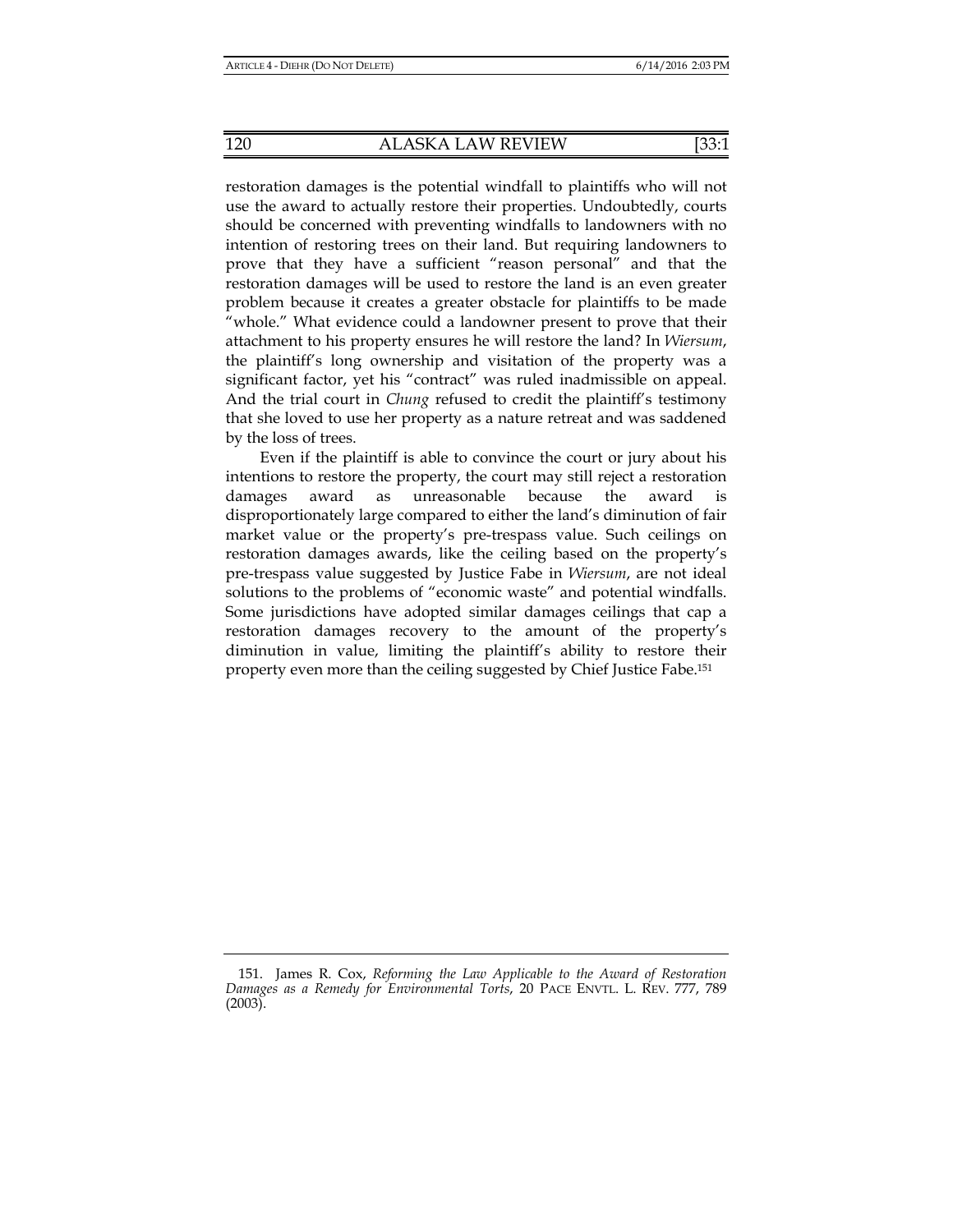Other courts have noted the negative ramifications of damages ceilings:

Such ceilings on recovery not only seem unduly mechanical but also seem wrong from the point of view of reasonable compensation. If the plaintiff wishes to use the damaged property, not sell it, repair or restoration at the expense of the defendant is the only remedy that affords full compensation

. . . . [Also,] [t]o hold that appellant is without remedy merely because the value of the land has not been diminished, would be to decide that by the wrongful act of another, an owner of land may be compelled to accept a change in the physical condition of his property, or else perform the work of restoration at his own expense.152

Thus, in a jurisdiction with a diminution in fair market value damages ceiling, even a defendant who intentionally cut down a plaintiff's trees to better his own view against the plaintiff's will would only have to pay the plaintiff nominal damages if the destruction of trees does not lower the property's fair market value. Such a defendant would be unjustly enriched by his enhanced view while the plaintiff would have to use his own money to replant any trees. This result is a windfall for the defendant, and is economically wasteful because it forces the plaintiff to absorb costs that never would have been realized if not for the defendant's wrongful conduct. If there must be a risk of a windfall or "economic waste" in determining damages awards, should not the defendant bear that risk?

## **IV. PROPOSED CHANGE TO DAMAGES DETERMINATIONS**

## **A. Allow Plaintiffs to Choose the Method for Damages Calculations**

Because landowners often purchase properties based on the land's subjective desirability, which may include the privacy or immersion in nature that forested land provides, restoration damages are often a better measure of the injury suffered by landowners when their trees are destroyed. Moreover, a system that grants restoration damages can still avoid the dangers of windfalls to landowners who do not intend to restore their property.

This Note proposes to allow plaintiffs to recover restoration damages, even if they are disproportionate to the diminution of the

 <sup>152.</sup> Roman Catholic Church of the Archdiocese of New Orleans v. Louisiana Gas Servicing Co., 618 So. 2d 874, 877 (La. 1993) (internal quotations omitted).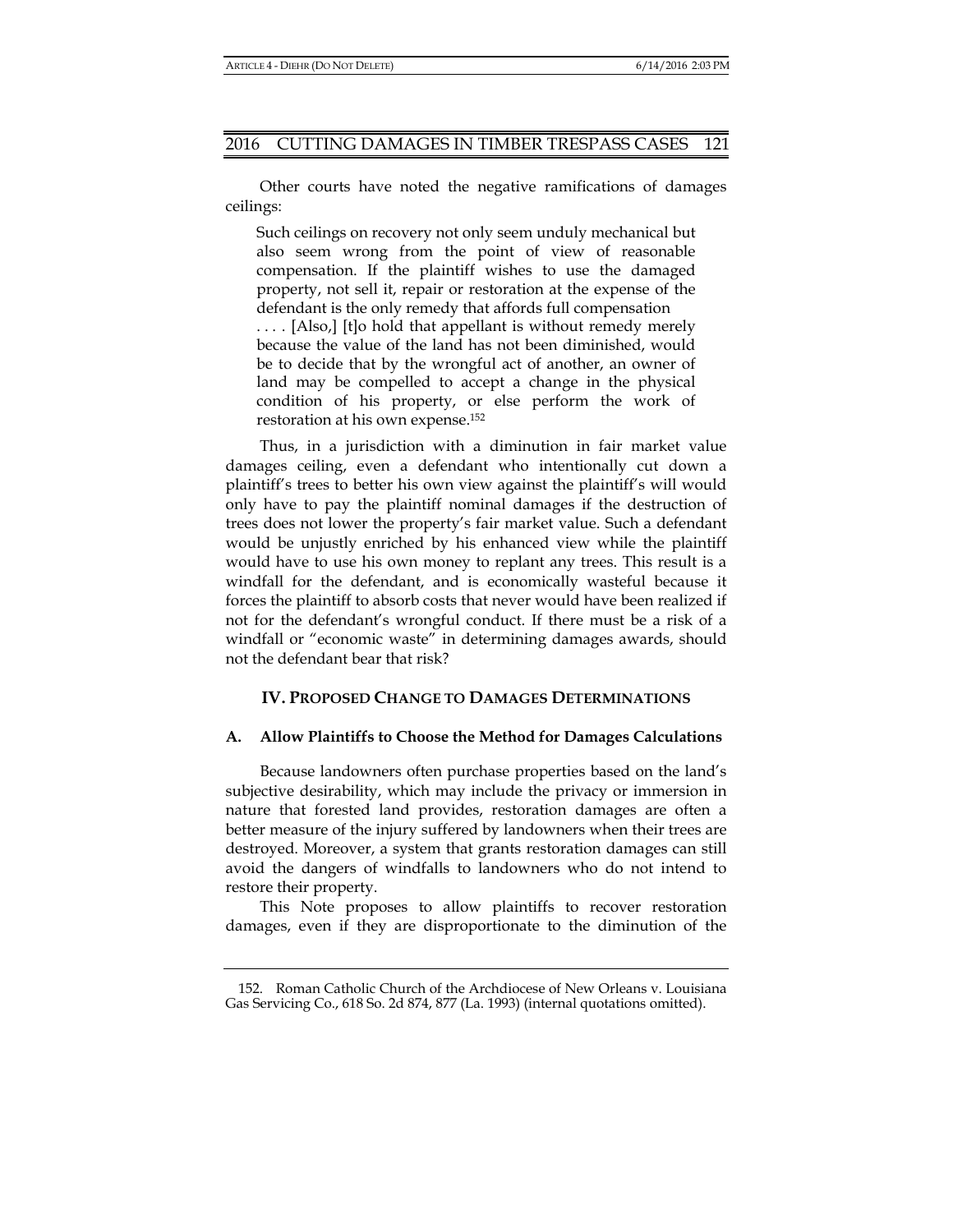land's fair market value, if they agree to use the damages award to actually restore the property. The landowners could sign an agreement stipulating that he will actually restore his land with restoration damages, like the one made by the plaintiff in *Wiersum*. But rather than using this agreement to influence the fact finder as to the plaintiff's sincerity, the agreement would be legally enforceable as an actual contract with either the court or the defendant.153

Admittedly, this suggestion would create some administrative difficulties. The courts would have to track how plaintiffs who chose restoration damages spend the award to ensure compliance with the restoration agreement. One option would be to keep the funds in a constructive trust or an escrow account so that the dispersal of funds could be monitored.154 This approach would have the added benefit of potentially minimizing the restoration damages that are paid out—any funds left over in the account after a reasonable restoration of the property has been made could be returned to the defendants.155 If the courts did not have the duty of checking on plaintiffs' restoration of the land, then perhaps that burden could fall to the defendant, just as one member of a contract must bring a breach of contract claim against the other.

Additionally, an exception to the statutorily mandated treble damages could be made for restoration damages. Thus, a landowner could choose to recover three times the diminution in his land's fair market value *or* the amount required to restore the lost trees on the land. Under this scheme, a landowner who lacks the motivation to restore the land would be more likely to choose the treble damages award. Only landowners who do have personal reasons to restore their land would forego the treble damages award in order to restore their trees.

Moreover, by abolishing treble damages for restoration damage awards, there would be a significant reduction in potential "economic

 <sup>153.</sup> Others have suggested that the award of restoration damages should be predicated upon one's use to restore the land. In the mineral rights context, for instance, "[t]o ensure [the land's restoration], the landowner should be required to use the monetary award for actual costs of restoration." Brian Pollock, Note, Pillaging the Land: Consideration of Judicial Control of Damage Awards to Prevent *Windfalls at the Expense of the Environment*, 48 U. LOUISVILLE L. REV. 419, 421 (2009).

 <sup>154.</sup> *See* Cox, *supra* note 151, at 802–03 (noting that, in the environmental contamination context, courts that award restoration damages may need to create constructive trusts to ensure that the plaintiff actually restores the property).

 <sup>155. &</sup>quot;Court supervision of this award will also allow for a more accurate award of the actual cost of restoring the property to its pre-injury status." Pollock*, supra* note 153, at 421.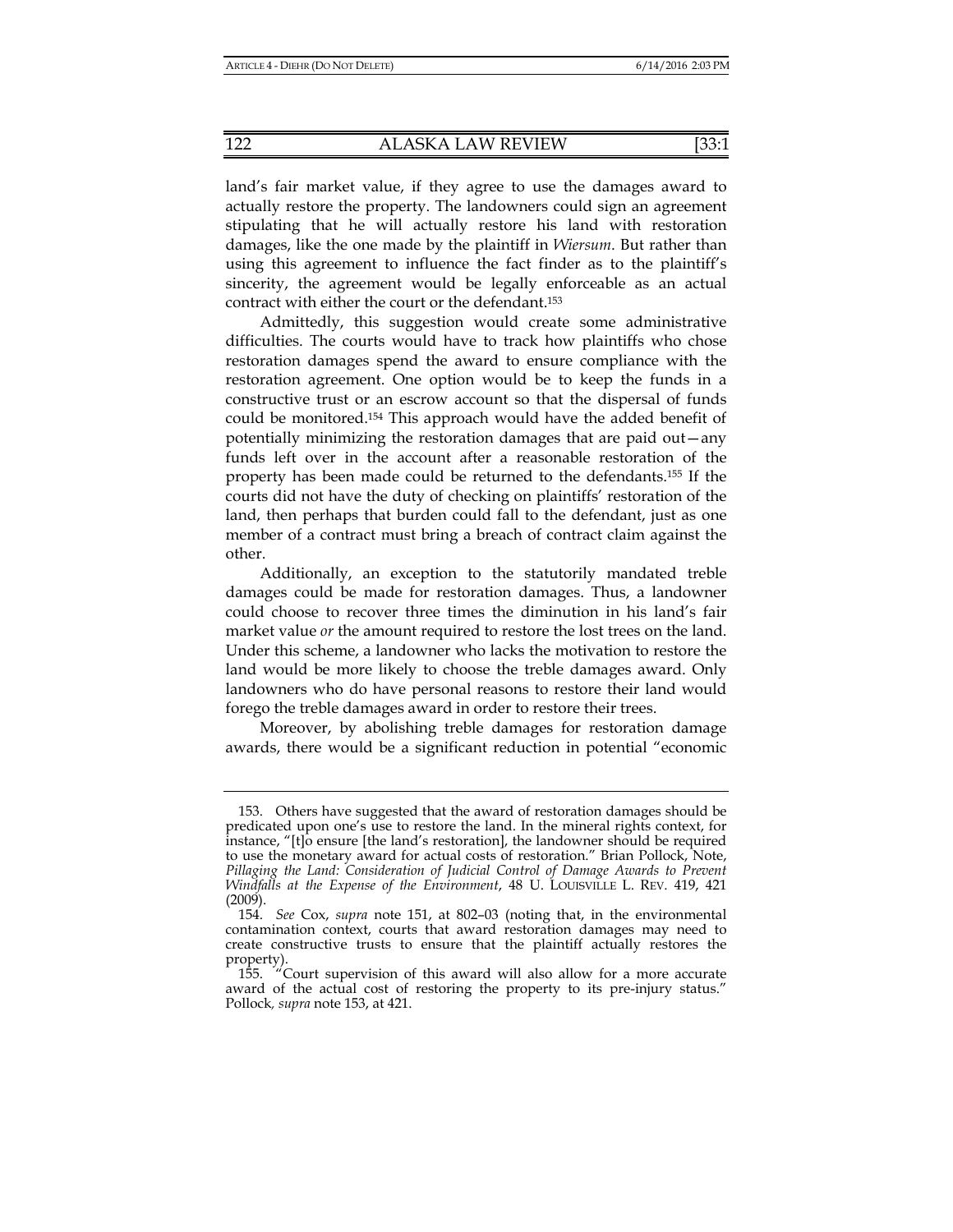waste." For example, in the *Wiersum* case, plaintiff was awarded \$161,000 in restoration damages, which would come to a total of \$483,000 after trebling. If the Alaska Supreme Court had embraced Justice Fabe's proposed ceiling based on the land's pre-trespass value, then plaintiff's total recovery would have been \$120,000—treble the \$40,000 value of the property estimated by defendants' real estate expert. When comparing the proposed \$120,000 damages award's ceiling to a \$161,000 restoration, non-treble damages award, the damages are close enough in value to avoid the appearance of significant "waste."

## **B. Public Policy Benefits of Restoration Damages**

As discussed earlier,<sup>156</sup> the Pacific Northwest benefits significantly from its swaths of old-growth forests. People who purchase highly forested land, especially those who build residences on that land, value these trees—the plaintiffs in both *Wiersum* and *Chung* testified that the beauty of the trees and natural surroundings motivated their property purchases. Thus, maintaining a timber trespass statute that lessens the burden on plaintiffs who are trying to restore the natural beauty of their property is good public policy for Alaska because it best enables its citizens to be made whole following injurious trespasses. Alaskan forests possess great aesthetic and environmental value that is not always best quantified by the land's market price.157

Of course, maintaining economic efficiency is also a concern of the state, but a more liberal system of restoration damages is not antithetical to that interest. Removing the statutory multiplier where plaintiffs request restoration damages and requiring plaintiff landowners to use their restoration damages to actually replace lost trees would keep damages awards lower and ensure that those funds are put to the best use—restoring the natural beauty of Alaska and giving landowners back the aesthetic enjoyment that was unlawfully taken from them. By letting plaintiffs pursue either restoration or diminution in fair market value damages, Alaskan courts would be taking into account the significant aesthetic and emotional attachment that many of the state's citizens have for their properties.

 <sup>156.</sup> *Supra* Section I.C.

 <sup>157. &</sup>quot;Economic value, while useful and relatively easy to calculate, does not adequately capture a forest's worth." Charles Riordan, Note, *Calming the Fire: How a Negligence Standard and Broad Cost-Recovery Can Help Restore National Forests After Wildfires*, 41 B.C. ENVTL. AFF. L. REV. 233, 264 (2014).